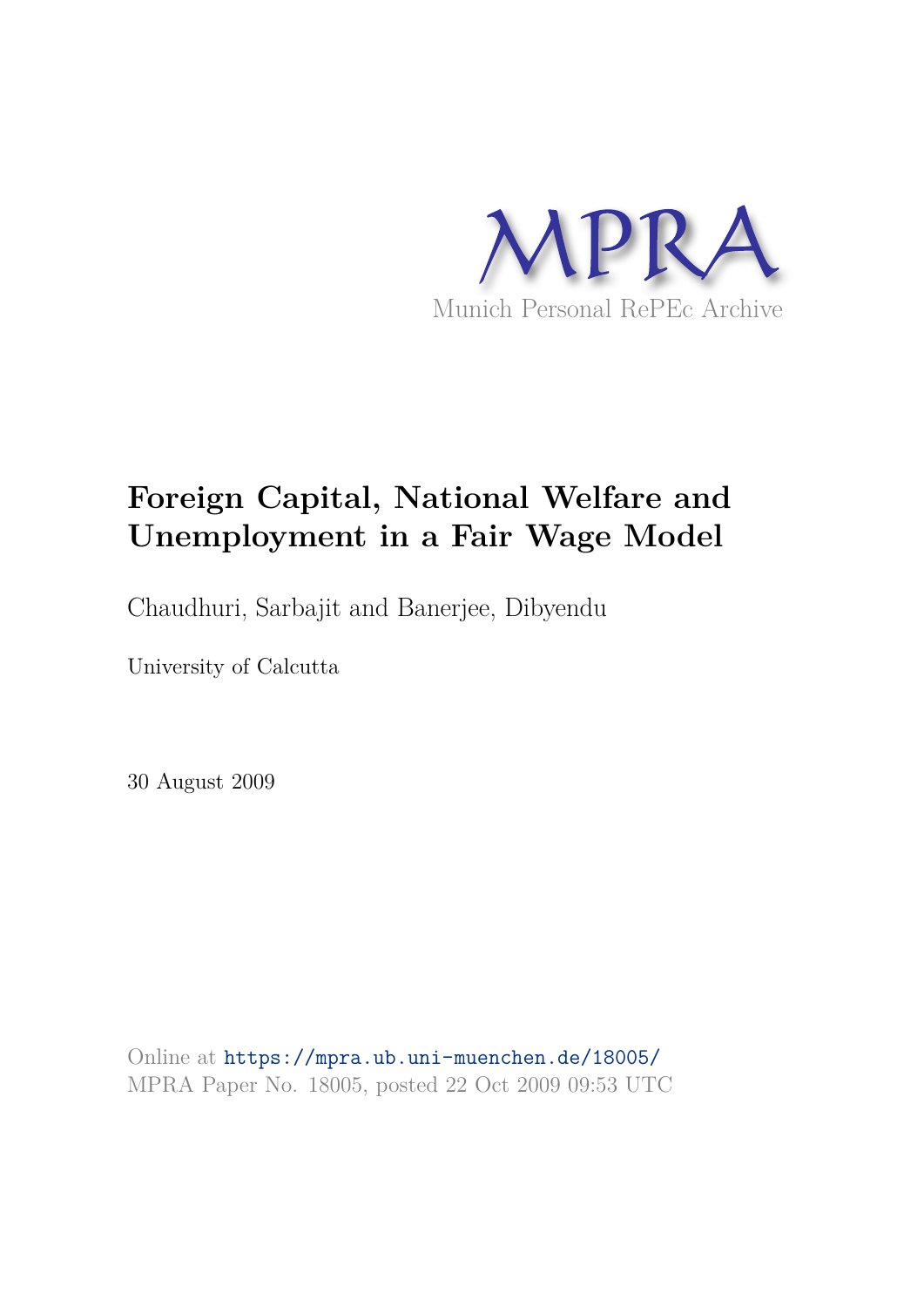#### **Foreign Capital, National Welfare and Unemployment in a Fair Wage Model**

Sarbajit Chaudhuri Dept. of Economics, University of Calcutta, India. E-mail: sarbajitch@yahoo.com

and

Dibyendu Banerjee

Dept. of Economics, Serampore College, Dt. Hooghly, West Bengal, India. E-mail: dib\_banerjee123@yahoo.com

**Address for communication:** Dr. Sarbajit Chaudhuri, 23 Dr. P.N. Guha Road, Belgharia, Kolkata 700083, India. Tel: 91-33-2557-5082 (O); Fax: 91-33-2844-1490 (P)

#### **(This version: August 2009)**

Abstract: The paper develops a three-sector general equilibrium model that can explain simultaneous existence of unemployment of both skilled and unskilled labour. The unemployment of unskilled labour is explicated in terms of rural-urban migration mechanism while that of skilled labour is shown using the 'fair wage hypothesis'. The paper finds that foreign direct investment (FDI) in the primary export sector improve both national welfare and urban unemployment problem of unskilled labour while the consequences of foreign capital flows into the import-competing sector and high-skill export sector are ambiguous. The paper justifies the desirability of FDI flow in the primary export sector from the perspective of both unemployment and social welfare.

**Keywords: Fair wage hypothesis; skilled labour; unskilled labour; national welfare; unemployment.** 

**JEL classification: F10, F13, J41, O15.**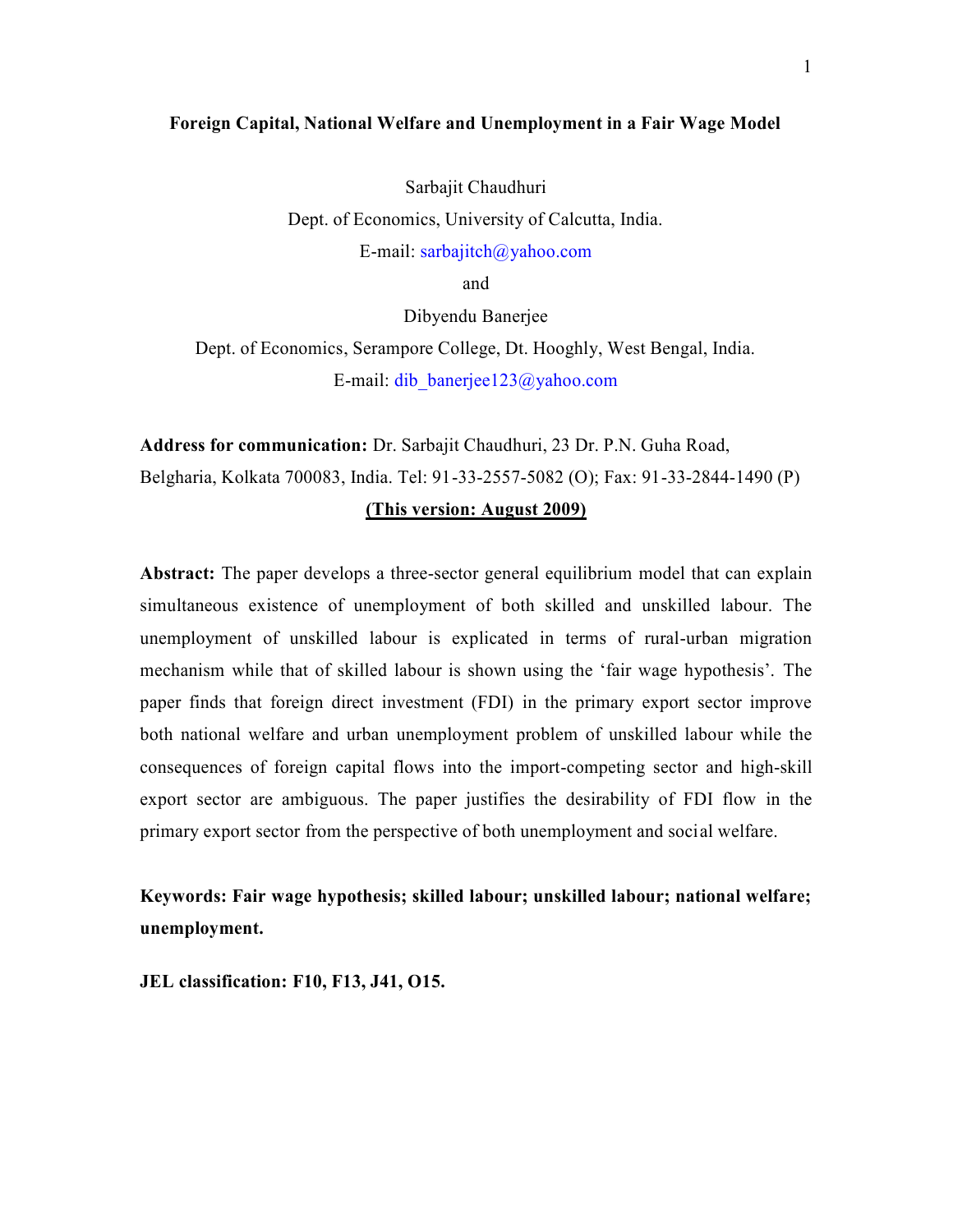#### **Foreign Capital, National Welfare and Unemployment in a Fair Wage Model**

#### **1. Introduction**

There exists a voluminous theoretical literature that examines the welfare consequence of foreign capital inflows in a small open economy both in the absence and presence of unemployment. Brecher and Alejandro (1977) have considered a two-commodity, twofactor full employment model while Khan (1982) has used a mobile capital Harris-Todaro (hereafter HT) model with urban unemployment for the analytical purpose. The important result, common to both which is well-known as the Brecher-Alejandro proposition, is as follows. The inflow of foreign capital with full repatriation of its earnings is necessarily immiserizing if the import-competing sector is capital-intensive and is protected by a tariff. However, social welfare does not change in the absence of any tariff. Here welfare is defined as a positive function of national income.

In the literature, the Brecher-Alejandro proposition has also been re-examined in terms of three-sector models. The third sector may either be a duty-free zone (DFZ) (sometimes called foreign enclave) as in the works of Beladi and Marjit (1992a, 1992b) or it may be an urban informal sector as in the works of Grinols (1991) and Chandra and Khan (1993). Beladi and Marjit (1992a) have shown that with full-repatriation of foreign capital income, an inflow of foreign capital may lead to immiserizing growth in the presence of tariff-distortion even if the foreign capital is employed in the export sector. This generalizes the main result in the existing literature, which primarily focuses on foreign capital inflow in the protected sector of the economy.

However, there are works like Marjit and Beladi (1996), Chaudhuri (2005, 2007) and Chaudhuri et al. (2006) which have demonstrated how foreign capital might produce favourable effect on welfare taking into consideration some essential features of the developing economies e.g. labour market distortion, presence of vast informal economy and non-traded goods. Chaudhuri (2007) and Chaudhuri et al. (2006) have adopted three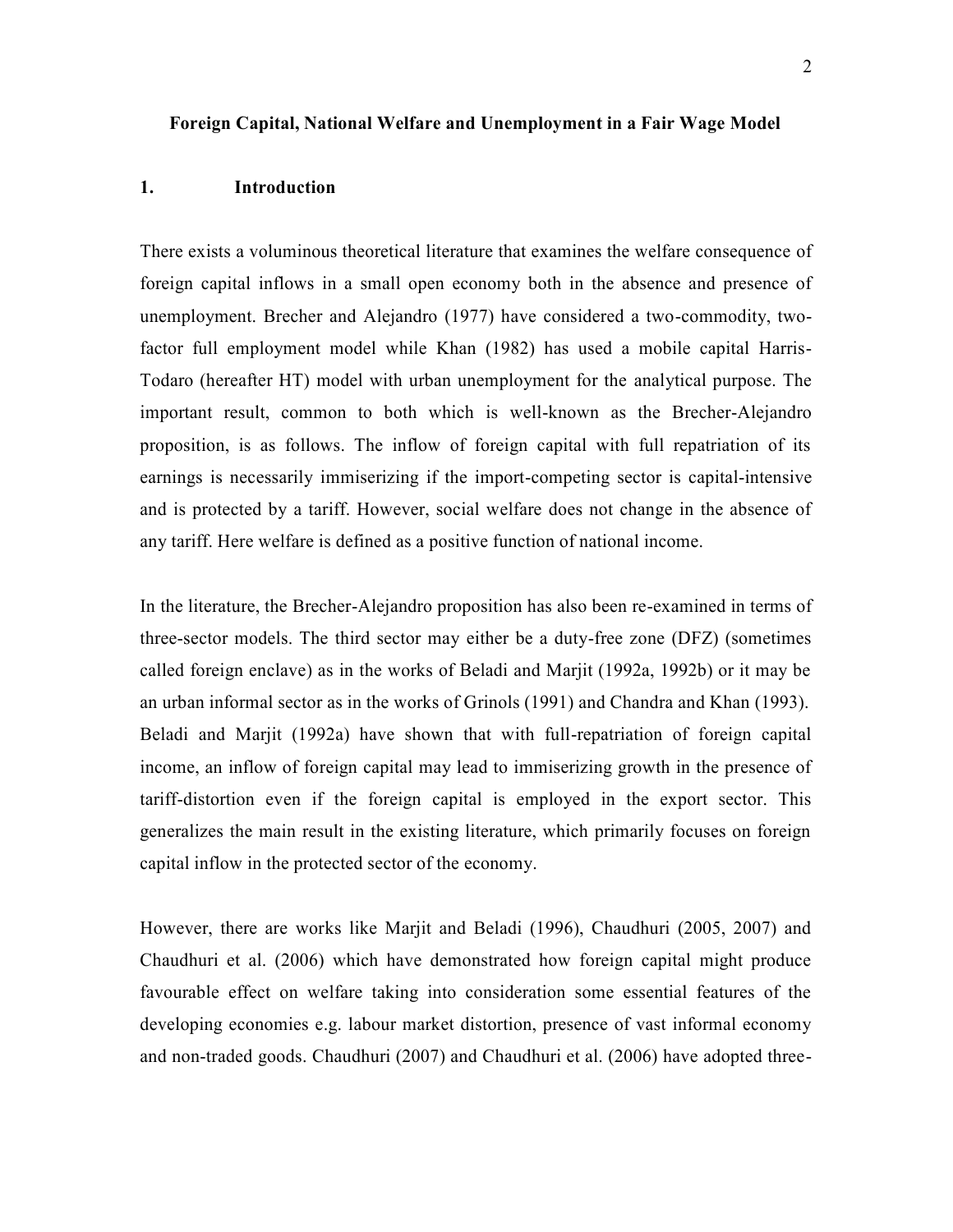sector HT framework that explains urban unemployment as a migration-equilibrium phenomenon.

How to explain unemployment as a general equilibrium phenomenon depends on which type of labour we are considering, skilled or unskilled. The Harris-Todaro (1970) type of model is one way to explain unemployment in a general equilibrium setup where the efficiency of each worker is considered to be exogenously given and equal to unity. However, in such a model unemployment is specific to the urban sector and is suitable to explain unemployment of unskilled labour only.<sup>1</sup> But it does not account for the unemployment of skilled labour which is a disquieting problem in a developing economy particularly after global economic slowdown.

It is important to note that in an economy the possibility of being unemployed also rises with increasing education and skills. In the case of India, NSSO surveys conducted over the years show that the unemployment rate among those educated above the secondary level was higher, in both rural and urban areas, than those with lesser educational attainments. The NSSO 61st Round report, *Employment and Unemployment Situation in India 2004-05*, attributes this to the fact that "the job seekers become gradually more and more choosers as their educational level increases." Serneels (2007) also has found that in Ethiopia unemployment is concentrated among the relatively well-educated first time job seekers who come from the middle classes.

For explaining the existence of unemployment of skilled labour one has to recourse to the efficiency wage theories. A generalized version of efficiency wage theory is the 'fair wage hypothesis' (FWH). Agell and Lundborg (1992, 1995), Feher (1991), Akerlof and

 $\overline{\phantom{0}}$ 

**<sup>1</sup>** The involuntary unemployment of unskilled labour can also be explained by using the 'consumption efficiency hypothesis' (CEH) of Leibenstein (1957), Bliss and Stern (1978), Dasgupta and Ray (1986) etc. where the nutritional efficiency of a worker depends positively on his consumption level. The CEH is the earliest version of the efficiency wage theory and is applicable to the poor unskilled workers who are at or slightly above their subsistence consumption level.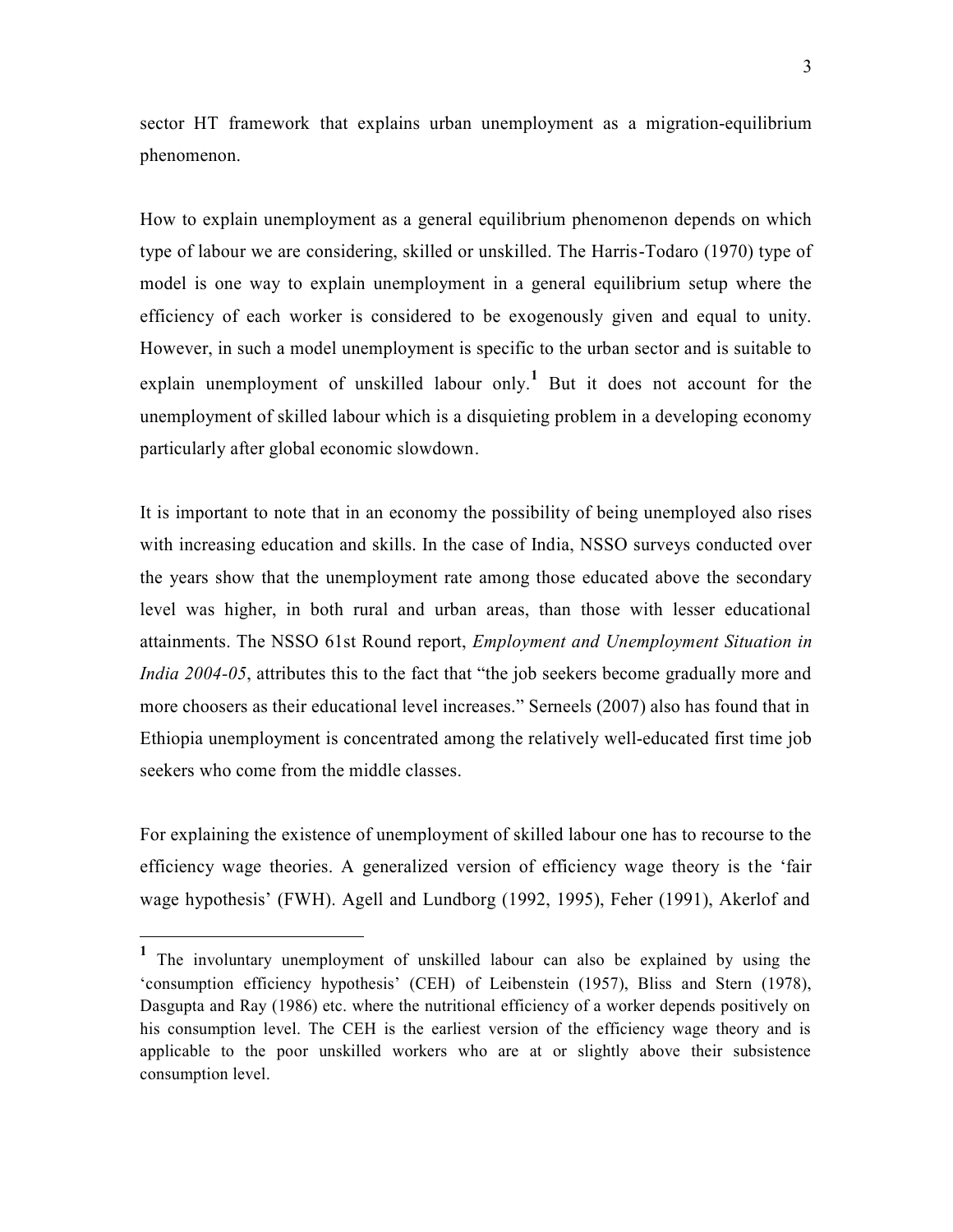Yellen (1990), etc. have explained unemployment as a general equilibrium phenomenon using the FWH. As per the Agell and Lundborg (1992, 1995) treatment of the FWH, the efficiency of a worker is sensitive to the functional distribution of income. Consequently, the return to capital, wage rates and the unemployment rates of different types of labour appear as arguments in the efficiency function.

The objectives of the present paper are as follows. First, as the developing economies are plagued by both skilled and unskilled unemployment it is extremely important to develop an analytical framework that can be useful in analyzing the consequences of different policies on the national welfare and unemployment of both types of labour. We develop a three-sector specific-factor Harris-Todaro type general equilibrium model where the FWH is valid. Secondly, we intend to examine the validity of the standard immiserizing result of foreign capital inflows using this setup. Finally, the consequences of capital inflows on the unemployment of both types labour have been studied. The paper finds that although an inflow of foreign capital into the primary export sector unambiguously improves social welfare foreign capital inflows into the other two sectors may be welfareworsening. Unemployment situation of skilled labour unequivocally improves in both cases. Finally, while capital of type N definitely lowers the urban unemployment of unskilled labour, an inflow of the other type of capital may fail to improve the situation unless the centripetal force of an increase in the rural sector wage is stronger than the centrifugal force resulting from an increase in the expected urban wage. Therefore the paper justifies the desirability of FDI flow in the primary export sector from the perspective of both unemployment and social welfare.

#### **2. The Model**

We consider a small open dual economy with three sectors: one rural and two urban. There are two types of capital, capital of type N and capital of type K, and two types of labour, skilled and unskilled. The rural sector produces an agricultural commodity using both types of capital and unskilled labour. Capital of type N is interpreted as a composite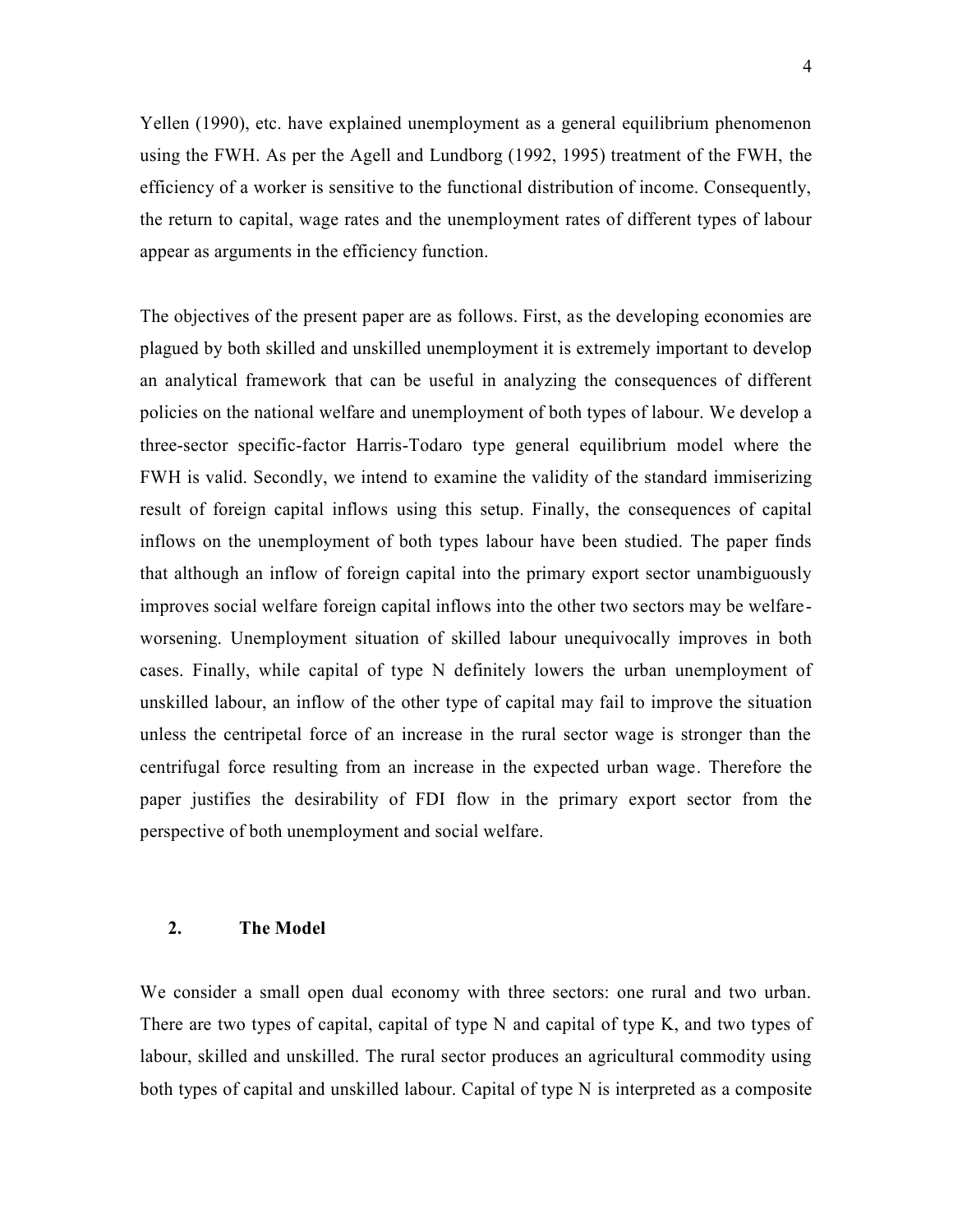input**<sup>2</sup>** that is broadly defined to include not only natural resource like land but also durable capital equipments e.g. tractors, harvesters, weed cutters, pump sets for irrigation purpose. FDI in N implies an increased supply of the durable agricultural capital implements. On the other hand, capital of type K is used to purchase inputs like fertilizers, pesticides, weedicides etc. The capital (of type K)-output ratio in sector 1,  $a_{K1}$ , is assumed to be technologically given.<sup>3</sup> Sector 2 is an urban sector that produces a low-skill manufacturing good by means of capital of type K and unskilled labour. Finally, sector 3, another urban sector, uses capital of type K and skilled labour to produce a high skill commodity. As sectors 2 and 3 produce non-agricultural commodities capital of type N is specific to the rural sector (sector 1). Skilled labour is a specific input in sector 3. Unskilled labour is imperfectly mobile between sectors 1 and 2 while capital of type K is completely mobile among all the three sectors of the economy. Sector 2 faces an imperfect unskilled labour market in the form of a unionized labour market where unskilled workers receive a contractual wage,  $W^*$ , while the unskilled wage rate in the rural sector, *W* , is market determined. The two unskilled wage rates are related by the Harris-Todaro (1970) migration equilibrium condition where the expected urban wage equals the rural wage rate and  $W^* > W$ . Hence, there is urban unemployment of unskilled labour. On the other hand, we use the FWH to explain unemployment of skilled labour and the efficiency function is similar to that in Agell and Lundborg (1992, 1995). This function can be derived from the effort norm of the skilled workers which is sensitive to the functional distribution of income and the skilled unemployment rate. This is the optimal effort function of the utility maximizing skilled workers. Capital of either type

<sup>&</sup>lt;sup>2</sup> This composite input is called 'land-capital' in the works of Bardhan (1973), Chaudhuri (2007) and Chaudhuri and Yabuuchi (2008).

<sup>&</sup>lt;sup>3</sup> Although this is a simplifying assumption it is not completely without any basis. Agriculture requires inputs like fertilizers, pesticides, weedicides etc. which are to be used in recommended doses. Now if capital of type K is used to purchase those inputs, the capital (K type)-output ratio,  $a_{K1}$ , becomes constant technologically. However, labour and capital of type N are substitutes and the production function displays the property of constant returns to scale in these two inputs. However, even if the capital(K type)-output ratio is not given technologically the results of the paper still hold under an additional sufficient condition incorporating the partial elasticities of substitution between capital of type K and other inputs in sector 1.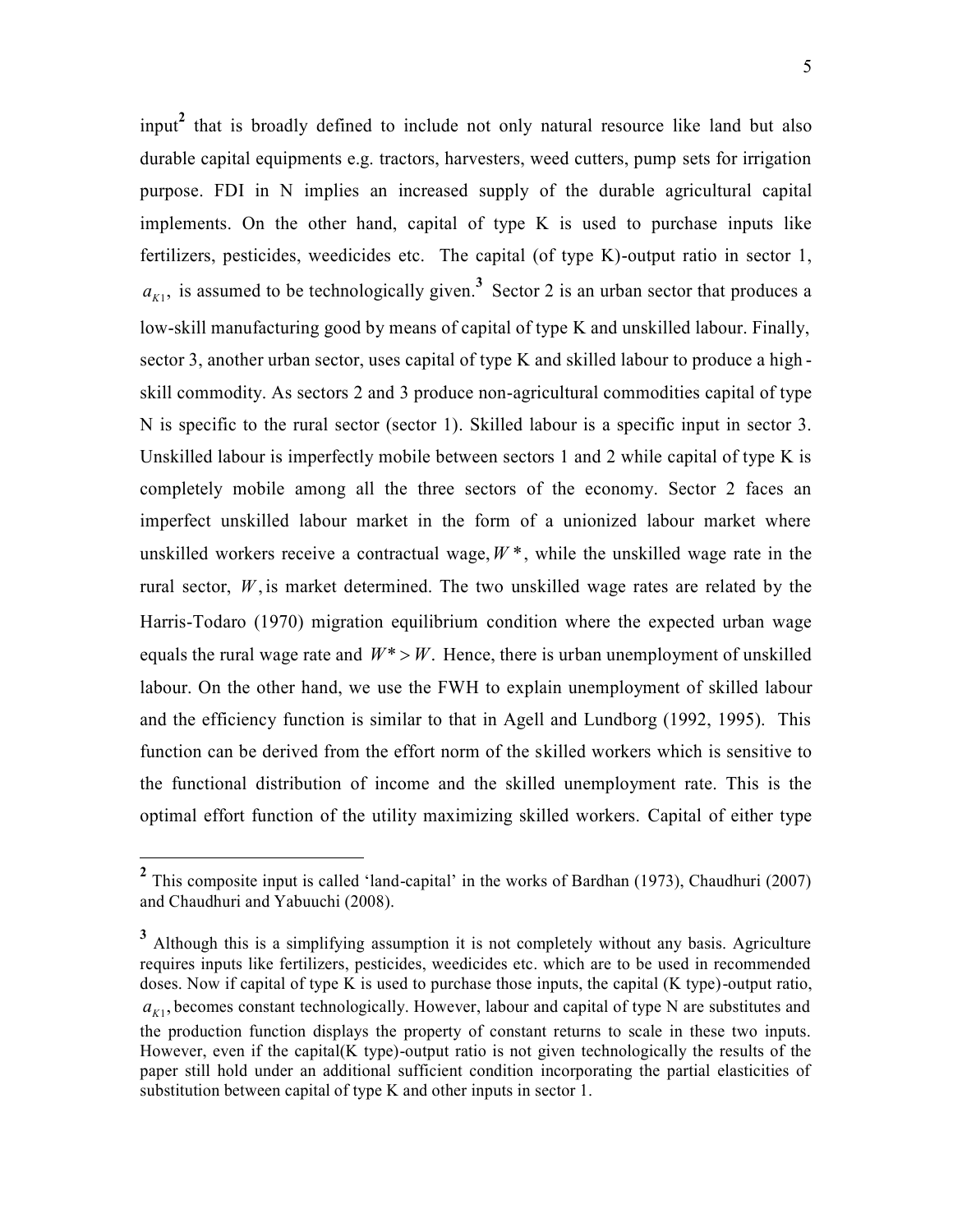includes both domestic capital and foreign capital. Incomes from foreign capital are completely repatriated. Sectors 1 and 3 are the two export sectors while sector 2 is the import-competing sector and is protected by an import tariff. Sector 2 uses capital of type K more intensively with respect to unskilled labour vis-à-vis sector 1. Production functions exhibit constant returns to scale<sup>4</sup> with positive and diminishing marginal productivity to each factor. Commodity 3 is chosen as the numeraire.

The following symbols will be used for formal presentation of the model.

 $a_{ki}$  = amount of capital of type K required to produce 1 unit of output in the *i*th sector,  $i = 1.2.3$ ;

 $a_{Ni}$  = amount of capital of type N required to produce 1 unit of output in sector 1;

 $a_{Li}$  = unskilled labour-output ratio in the *i*th sector,  $i = 1,2$ ;

 $a_{s3}$  = skilled labour-output ratio in sector 3 (in efficiency unit);

 $P_i$  = exogenously given relative price of the *i* th commodity,  $i = 1,2$ ;

 $t =$ ad-valorem rate of tariff on the import of commodity 2;

 $X_i$  = level of output of the *i* th sector,  $i = 1,2,3$ ;

 $E =$  efficiency of each skilled worker;

 $W<sub>S</sub>$  = wage rate of skilled labour;

*WS E* = wage rate per efficiency unit of skilled labour;

 $W^*$  = unionized unskilled wage in sector 2;

 $W =$ competitive wage rate of unskilled labour in sector 1;

 $r =$  return to capital of type K (both domestic and foreign);

 $R =$  return to capital of type N (both domestic and foreign)

 $L =$  endowment of unskilled labour (in physical unit);

 $S =$  endowment of skilled labour (in physical unit);

 $v =$  unemployment rate of skilled labour;

l

<sup>&</sup>lt;sup>4</sup> See footnote 3 in this context.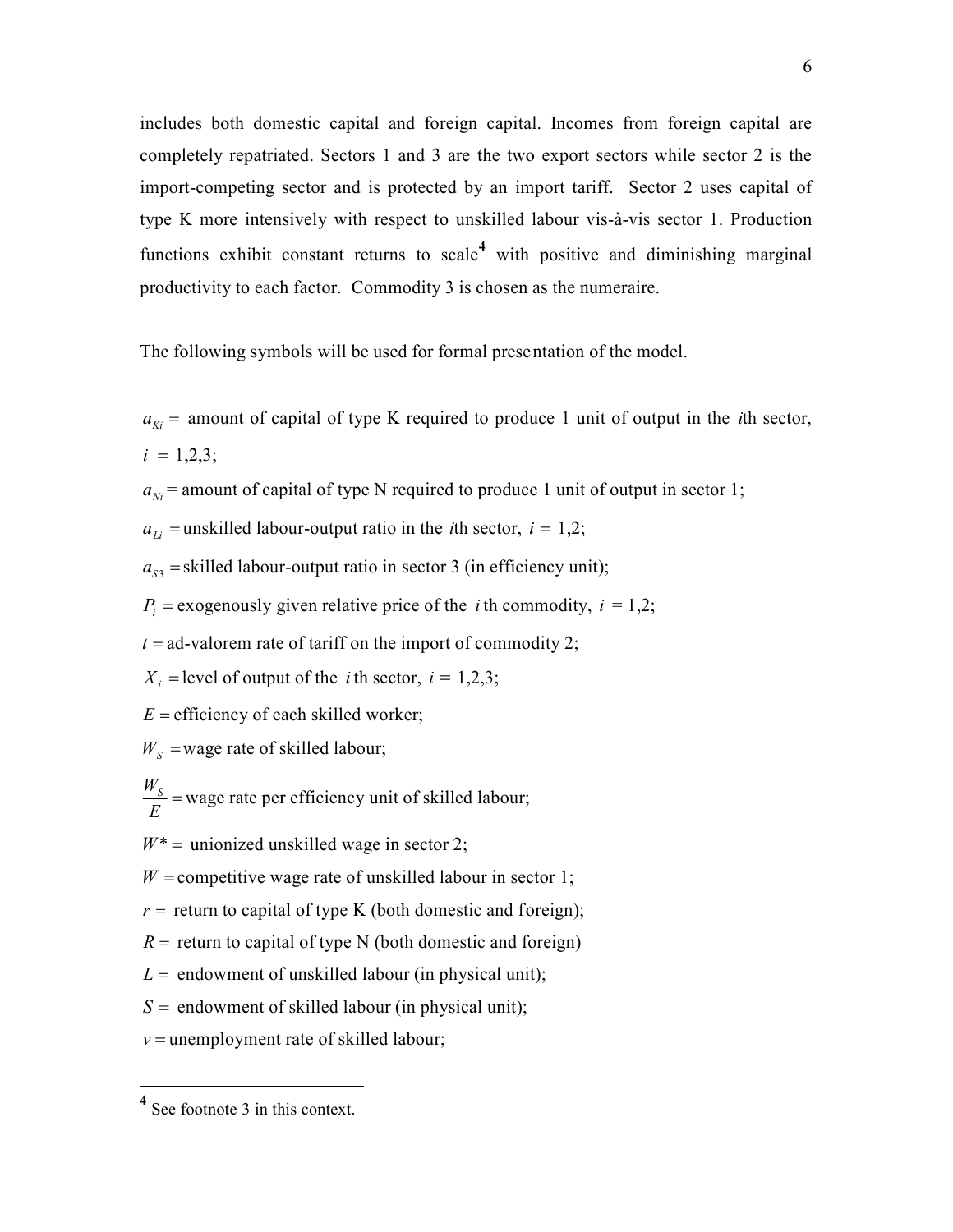$L_{U}$  = urban unemployment of unskilled labour;

 $K =$  economy's aggregate capital stock of K type (domestic plus foreign);

 $N =$  economy's aggregate capital stock of N type (domestic plus foreign);

 $\theta_{ji}$  = distributive share of the *j* th input in the *i* th sector for  $j = N$ , *L*, *S*, *K* and  $i = 1, 2$ ,  $3:$ 

 $\lambda_{ji}$  = proportion of the *j* th input employed in the *i* th sector for  $j = L$ , *K* and  $i = 1,2,3$ ;  $'\wedge'$  = proportionate change.

Given the perfectly competitive commodity markets the three price-unit cost equality conditions relating to the three industries are as follows.

$$
Wa_{L1} + ra_{K1} + Ra_{N1} = P_1 \tag{1}
$$

$$
W^* a_{L2} + r a_{K2} = P_2(1+t) \tag{2}
$$

$$
\frac{W_s}{E}a_{s3} + ra_{k3} = 1\tag{3}
$$

Following Agell and Lundborg (1992, 1995) we assume that the effort norms of the skilled labour depend positively on (i) skilled wage relative to average unskilled wage; (ii) skilled wage relative to returns on capital of both types; and, positively on (iii) the unemployment rate of skilled labour. It may be mentioned that the average unskilled wage in the economy is the rural sector wage that follows from the 'envelope property' of the HT framework.**<sup>5</sup>** Therefore, we write

$$
E = E\left(\frac{W_s}{W}, \frac{W_s}{r}, \frac{W_s}{R}, \nu\right)
$$
\n<sup>(4)</sup>

The efficiency function satisfies the following mathematical restrictions:

**<sup>5</sup>** Unskilled workers are employed in the rural and low-skill urban manufacturing sectors where they earn *W* and  $W^*$  wages, respectively. Some of the unskilled workers remain unemployed in the urban sector earning nothing. The average wage income of all unskilled workers in the economy is the rural sector wage. This can be easily shown from equations (10) and (11). So, the efficiency function, given by equation (4), indirectly takes into account the unioni zed wage and the urban unemployment of unskilled labour as determinants.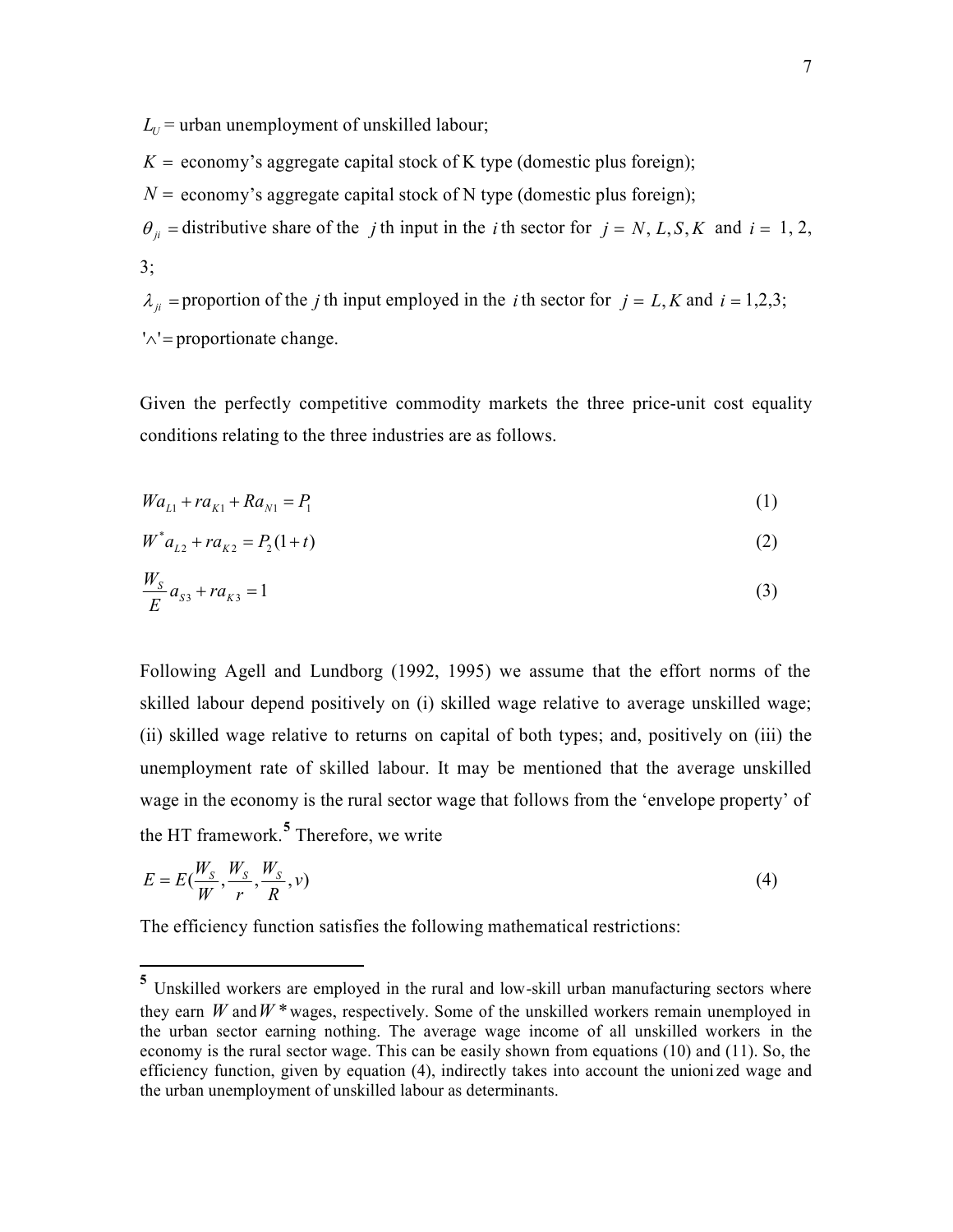$$
E_1, E_2, E_3, E_4 > 0
$$
;  $E_{11}, E_{22}, E_{33} < 0$ ;  $E_{12} = E_{13} = E_{14} = E_{23} = E_{24} = E_{34} = 0$ .

The unit cost of skilled labour in sector 3, denoted  $\varpi$ , is given by

$$
\varpi = \left(\frac{W_{S}}{E(.)}\right) \tag{5}
$$

Each firm in sector 3 minimizes its unit cost of skilled labour as given by (5). The firstorder condition of minimization is

$$
E = \frac{W_s}{W} E_1 + \frac{W_s}{r} E_2 + \frac{W_s}{R} E_3
$$
\n(6)

where:  $E_i$  s are the partial derivatives of the efficiency function with respect to

$$
(\frac{W_s}{W}), (\frac{W_s}{r})
$$
 and  $(\frac{W_s}{R})$ , respectively. Equation (6) can be rewritten as  
 $\varepsilon_1 + \varepsilon_2 + \varepsilon_3 = 1$  (6.1)

where  $\varepsilon$ <sub>i</sub> is the elasticity of the  $E(.)$  function with respect to its *i* th argument. This is the modified Solow condition as obtained in Agell and Lundborg (1992, 1995).

Full utilization of N and K types of capital respectively entail

$$
a_{N1}X_1 = N \tag{7}
$$

$$
a_{K1}X_1 + a_{K2}X_2 + a_{K3}X_3 = K\tag{8}
$$

There is unemployment of skilled labour in the economy and the rate of unemployment is

*v*. The skilled labour endowment equation is, therefore, given by

<u>.</u>

$$
a_{s3}X_3 = E(1-v)S\tag{9}
$$

In the migration equilibrium there exists urban unemployment of unskilled labour. The unskilled labour endowment equation is given by

$$
a_{L1}X_1 + a_{L2}X_2 + L_U = L \tag{10}
$$

<sup>&</sup>lt;sup>6</sup> Mathematical derivation of the efficiency function from the rational behavior of a representative skilled worker and explanations of the mathematical restrictions on the partial derivatives are available in Agell and Lundborg (1992, 1995).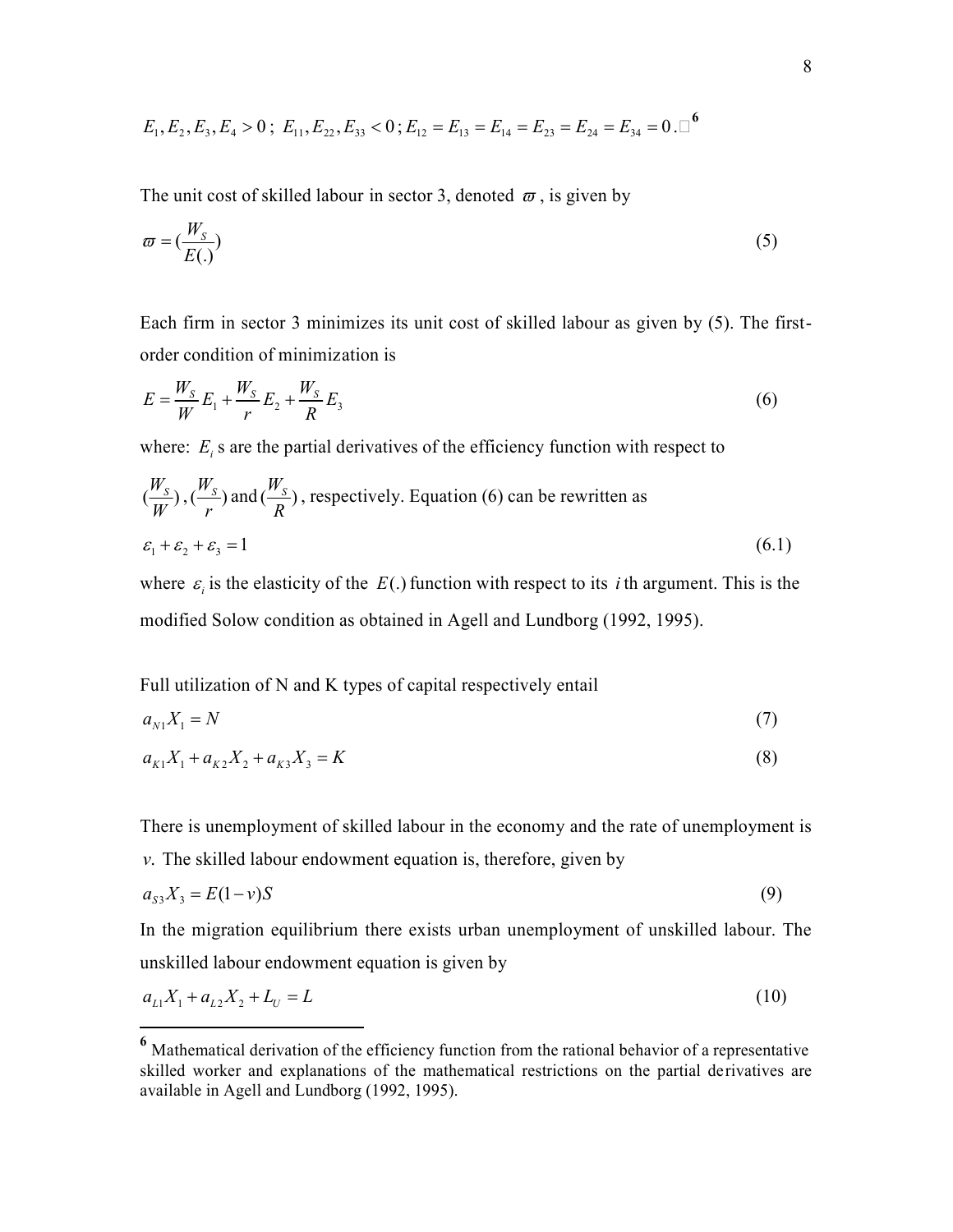In a Harris-Todaro framework the unskilled labour allocation mechanism is such that in the labor market equilibrium, the rural wage rate,  $W$ , equals the expected wage income in the urban sector. Since the probability of finding a job in the urban low-skill sector is  $(a_{L2}X_2/(a_{L2}X_2+L_U))$  the expected unskilled wage in the urban sector is  $(W^* a_{12} X_2 / (a_{12} X_2 + L_U))$ . Therefore, the rural-urban migration equilibrium condition of unskilled labour is expressed as

$$
(W * aL2 X2 / (aL2 X2 + LU)) = W,
$$
  
or equivalently,

$$
(W^* / W)a_{L2}X_2 + a_{L1}X_1 = L \tag{11}
$$

Using (7) and (9) equations (11) and (8) can be rewritten as follows.

$$
\left(\frac{W^*}{W}\right)a_{L2}X_2 + \frac{a_{L1}}{a_{N1}}N = L \text{ ; and,}
$$
\n(11.1)

$$
\left[ \left( \frac{a_{K1}}{a_{N1}} N \right) + a_{K2} X_2 + \left\{ \frac{a_{K3} E (1 - \nu) S}{a_{S3}} \right\} \right] = K \tag{8.1}
$$

In this general equilibrium model there are ten endogenous variables; namely,  $W, r, R$ ,  $W_s, E, v, L_v, X_1, X_2$  and  $X_3$  and the same number of independent equations; namely, (1) –  $(4)$ ,  $(6)$ ,  $(7)$ ,  $(8.1)$ ,  $(9)$ ,  $(10)$  and  $(11.1)$ . The endogenous variables are determined as follows. The system does not possess the decomposition property. *r* is found from (2) as  $W^*$  is given exogenously.  $W$ ,  $R$ ,  $W_s$ ,  $v$  and  $X_2$  are simultaneously solved from equations (1), (4), (6), (8.1) and (11.1). *E* is then found from (3).  $X_1$  and  $X_3$  are solved from equations (7) and (9), respectively. Finally,  $L_U$  is found from (10).

A close look at the price system reveals that given the value of *R* , sectors 1 and 2 can be conceived to form a Heckscher-Ohlin subsystem (HOSS) as they use two common inputs: unskilled labour and capital of type K. It is sensible to assume that sector 2 is more capital-intensive than sector 1 in value sense with respect to unskilled labour. This implies that  $(a_{K2} / W * a_{L2}) > (a_{K1} / Wa_{L1})$ .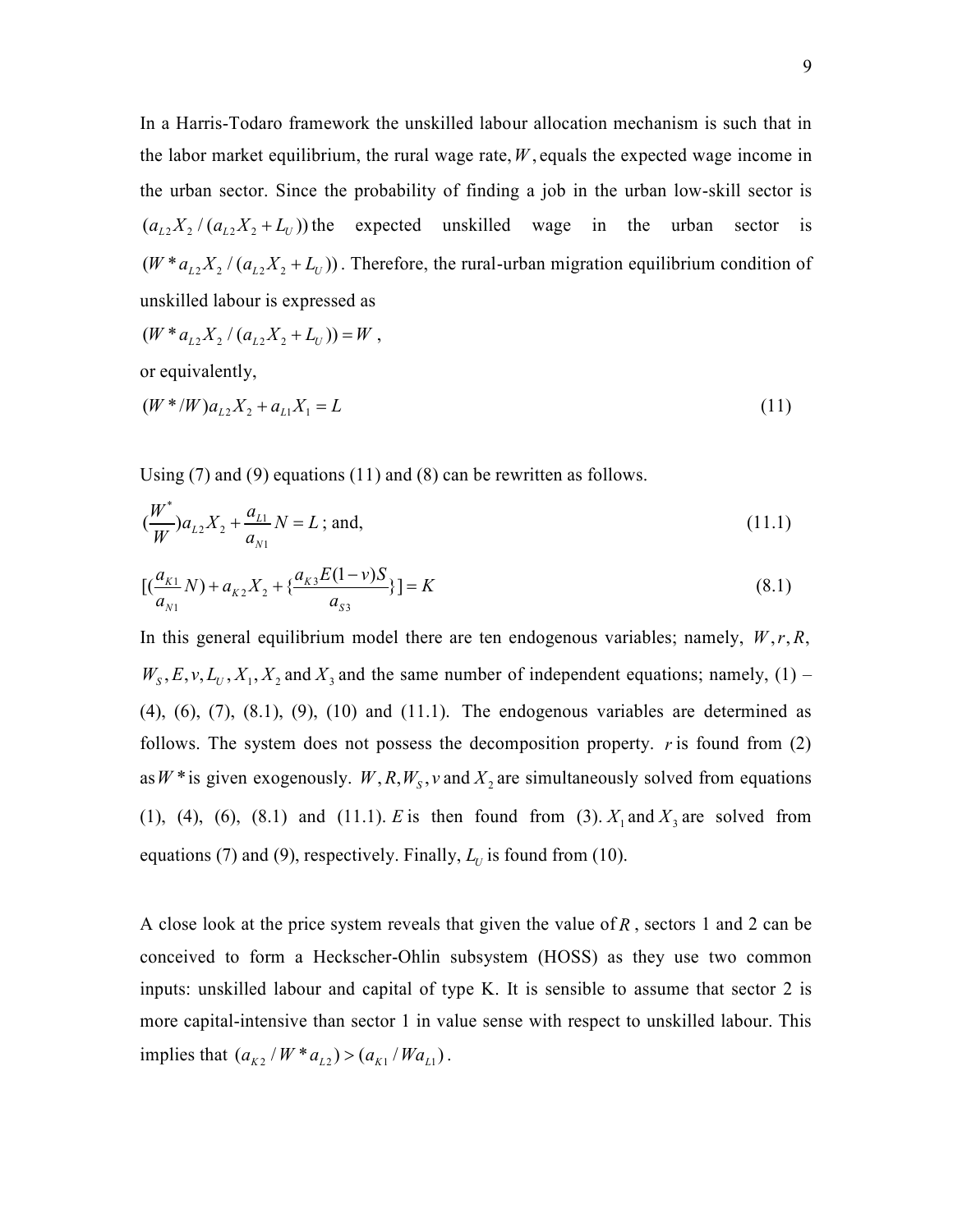We measure welfare of the economy by national income at world prices, *Y* , and is given by

$$
Y = WL + RN_{D} + rK_{D} + W_{S}(1 - v)S - tP_{2}X_{2}
$$
\n(12)

It is assumed that the foreign capital incomes of both types are fully repatriated. In equation (12), *WL* and  $W_s(1 - v)S$  give the aggregate wage incomes of the unskilled and skilled workers, respectively.  $RN<sub>D</sub>$  and  $rK<sub>D</sub>$  denote rental incomes from domestic capital of types N and K. Finally,  $tP_2X_2$  measures the cost of tariff protection of the importcompeting sector.

#### 3. **Comparative Statics**

We are now going to analyze the consequences of inflows of foreign capital on national welfare and unemployment of both skilled and unskilled labour. An inflow of foreign capital into the primary export sector is captured by an increase in the endowment of N type of capital. On the other hand, the endowment of K type of capital goes up when foreign capital flows into the other two sectors including the tariff-protected importcompeting sector. The incomes on foreign capital are completely repatriated.

Differentiating equations  $(1)$ ,  $(4)$   $(6)$ ,  $(11.1)$  and  $(8.1)$  the following expressions are derived, respectively.**<sup>7</sup>**

$$
\theta_{\scriptscriptstyle L1} \hat{W} + \theta_{\scriptscriptstyle N1} \hat{R} = 0 \tag{13}
$$

$$
\varepsilon_1 \hat{W} + \varepsilon_3 \hat{R} - \varepsilon_4 \hat{v} = 0 \tag{14}
$$

$$
B_1\hat{W} + B_2\hat{R} - B_3\hat{W}_s + \varepsilon_4\hat{v} = 0\tag{15}
$$

$$
-B_{5}\hat{W} + B_{6}\hat{R} + \lambda_{L2}^{*}\hat{X}_{2} = -\lambda_{L1}\hat{N}
$$
\n(16)

$$
(-\lambda_{K1}S_{NL}^1)\hat{W} + (\lambda_{K1}S_{NL}^1)\hat{R} + \lambda_{K2}\hat{X}_2 + \lambda_{K3}\hat{W}_S - B_4\hat{v} = \hat{K} - \lambda_{K1}\hat{N}
$$
(17)

where:

l

<sup>&</sup>lt;sup>7</sup> Note that  $a_{K1}$  is technologically given. See footnote 2 in this context.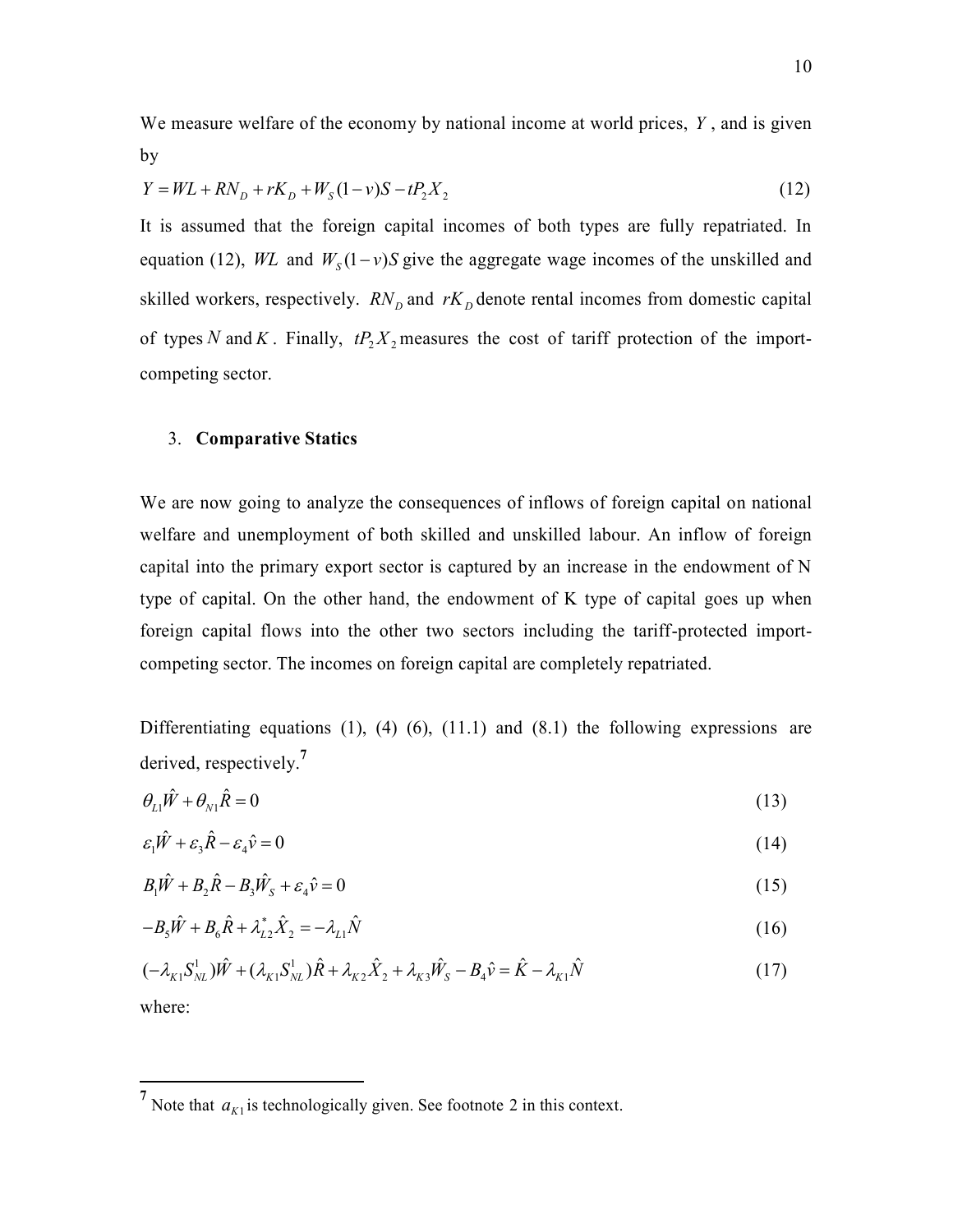$$
B_{1} = \frac{E_{11}}{E} (\frac{W_{S}}{W})^{2} < 0; B_{2} = \frac{E_{33}}{E} (\frac{W_{S}}{R})^{2} < 0; B_{3} = \left[ (\frac{W_{S}}{W})^{2} \frac{E_{11}}{E} + (\frac{W_{S}}{r})^{2} \frac{E_{22}}{E} + (\frac{W_{S}}{R})^{2} \frac{E_{33}}{E} \right] < 0; B_{4} = (\frac{\lambda_{K3} \nu}{1 - \nu}) > 0; B_{5} = [\lambda_{L2}^{*} + \lambda_{L1} (S_{LN}^{1} + S_{NL}^{1})] > 0; B_{6} = [\lambda_{L1} (S_{LN}^{1} + S_{NL}^{1})] > 0; \text{ and,} \lambda_{L2}^{*} = (\frac{W^{*}}{W}) \lambda_{L2} > 0.
$$
\n(18)

Here  $S_{ji}^k$  is the degree of substitution between factors in sector *k*. For example,  $1 - (\frac{W}{M})^{\text{U}}$ 1  $L_L = \left(\frac{H}{\tau}\right)\left(\frac{\partial u_{L1}}{\partial H}\right)$ *L*  $S_{LL}^1 = \left(\frac{W}{2}\right)\left(\frac{\partial a}{\partial x}\right)$  $a_{L1} \cap \partial W$  $=(\frac{W}{\cdot}) (\frac{\partial}{\partial})$  $\partial$  $S_{LN}^1 = \frac{K}{2} \left( \frac{U u_{L1}}{2R} \right)$ 1  $\mu_N = \left(\frac{R}{r}\right)\left(\frac{Uu_{L1}}{2R}\right)^{n}$ *L*  $S^1_{LN} = \left(\frac{R}{2}\right)\left(\frac{\partial a}{\partial x}\right)$  $a_{L1} \cap \partial R$  $=(\frac{R}{\sqrt{2}})(\frac{\partial}{\partial x})$  $\partial$ etc.  $S_{ji}^k > 0$  for  $j \neq k$ ; &  $S_{jj}^k < 0$ .

Arranging  $(13) - (17)$  in a matrix notation one obtains

$$
\begin{bmatrix}\n\theta_{L1} & \theta_{N1} & 0 & 0 & 0 \\
\varepsilon_1 & \varepsilon_3 & 0 & -\varepsilon_4 & 0 \\
B_1 & B_2 & -B_3 & \varepsilon_4 & 0 \\
-B_5 & B_6 & 0 & 0 & \lambda_{L2}^* \\
-\lambda_{K1}S_{NL}^1 & \lambda_{K1}S_{NL}^1 & \lambda_{K3} & -B_4 & \lambda_{K2}\n\end{bmatrix}\n\begin{bmatrix}\n\hat{W} \\
\hat{R} \\
\hat{W}_S \\
\hat{V}_S \\
\hat{V}_e\n\end{bmatrix} =\n\begin{bmatrix}\n0 \\
0 \\
0 \\
-\lambda_{L1}\hat{N} \\
\hat{K} - \lambda_{K1}\hat{N}\n\end{bmatrix}
$$
\n(19)

The determinant to the coefficient matrix is

$$
|D| = -\varepsilon_4 B_3 \left[ \theta_{L1} (\lambda_{K2} B_6 - \lambda_{K1} \lambda_{L2}^* S_{NL}^1) + \theta_{N1} (\lambda_{K2} B_5 - \lambda_{K1} \lambda_{L2}^* S_{NL}^1) \right]
$$
  
(+)  

$$
+ \lambda_{L2}^* [\varepsilon_4 \lambda_{K3} J - B_3 B_4 H]
$$
  
(20)  
(–)(+)

where

$$
J = \{ \theta_{L1}(B_2 + \varepsilon_3) - \theta_{N1}(B_1 + \varepsilon_1) \};
$$
  
\n
$$
H = (\theta_{L1}\varepsilon_3 - \theta_{N1}\varepsilon_1).
$$
\n(21)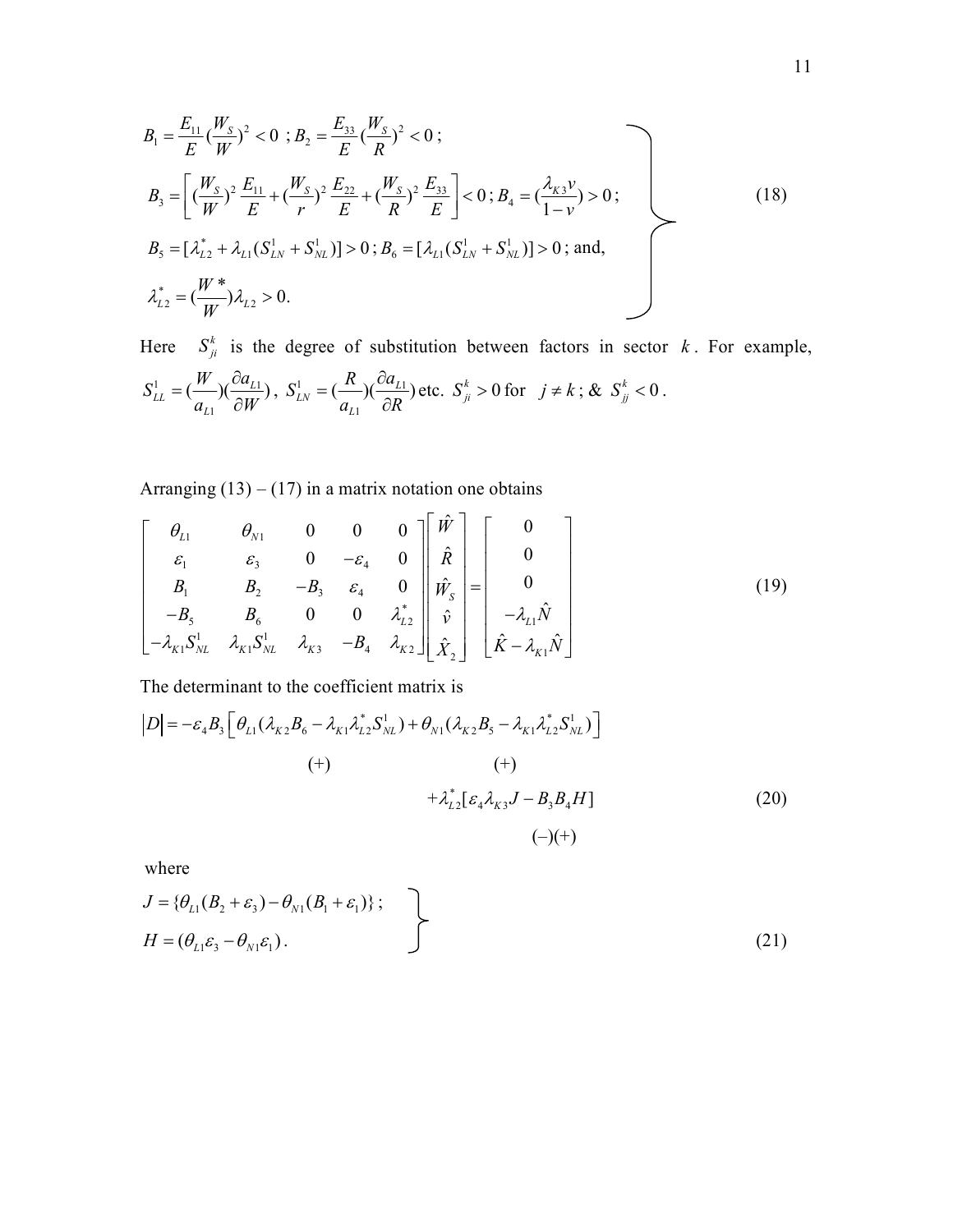As the production structure is indecomposable an increase in capital stock of type N must decrease its rate of return, *R* i.e.  $(\hat{R}/\hat{N})$  < 0. Thus, solving (19) by Cramer's rule it can be easily proved<sup>8</sup> that

$$
|D| > 0 \tag{22}
$$

For determining the signs of *J* and *H* we need to impose some restrictions on the relative responsiveness of the  $E(.)$ ,  $E_1$  and  $E_3$  functions with respect to their two arguments:  $\left(\frac{W_s}{W_s}\right)$ *W* and  $\left(\frac{W_s}{R}\right)^2$ *R* . The efficiency function, given by equation (4), is assumed to satisfy the following two special properties.

**Property A** The responsiveness of *E*(.) with respect to  $\frac{W_S}{R}$ *R* is greater than that with respect to  $\frac{W_s}{W}$ *W* such that  $(\frac{c_3}{2}) > (\frac{c_1}{2})$ 1  $V_{L1}$  $\left(\frac{c_3}{a}\right) > \left(\frac{c_1}{a}\right)$  $N1$   $V_L$  $\varepsilon$ ,  $\varepsilon$  $\theta_{_{N1}}$   $\theta_{_{N}}$  $> \left(\frac{c_1}{c}\right)$ .

**Property B** The algebraic value of the elasticity of  $E_3$  with respect to  $\frac{W_S}{R}$ *R* is not less than that of  $E_1$  with respect to  $\frac{W_S}{W_S}$ *W* i.e.  $\left(\frac{L_{33}^{11} \text{ s}}{5.2}\right) \geq \left(\frac{L_{11}}{5}\right)$  $3^{11}$   $L_1$  $(\frac{E_{33}W_s}{E_{12}}) \geq (\frac{E_{11}W_s}{E_{23}}).$  $E_3 R$   $E_1 W$  $\geq$ 

The implications of the above two properties are as follows. Although the efficiency of the skilled workers depends on the relative income distribution, they are expected to have different attitudes towards the earnings of different factors of production. So changes in incomes of different factors should affect the efficiency of skilled labour in different degrees. It is reasonable to assume that the average unskilled wage is substantially lower than the skilled wage. That is why the skilled workers are expected to have a soft feeling towards their unskilled counterparts. On the contrary, they would feel to be deprived significantly if the returns on both types of capital increase relative to the skilled wage

**<sup>8</sup>** This has been shown in Appendix I.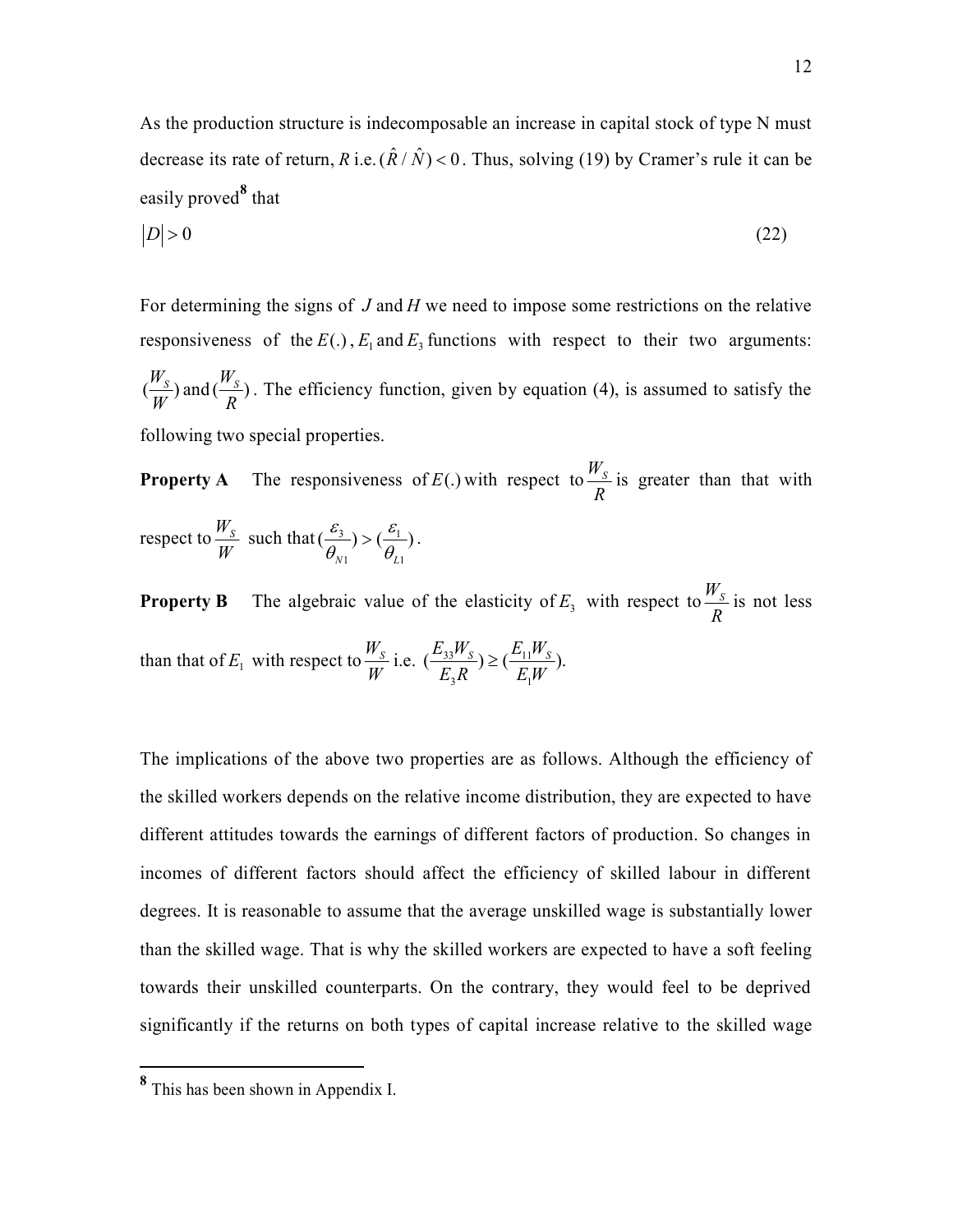which badly affect their work morale. It is reasonable, therefore, to assume that increases in incomes of the capitalists cause a greater negative response among the skilled workers and lower their efficiency than that resulting from an increase in the average unskilled wage.

Properties (A) and (B) of the efficiency function together imply that  $9$ 

$$
\left\{\frac{\theta_{L1}}{\theta_{N1}}\right\} > \left(\frac{\varepsilon_1}{\varepsilon_3}\right) \ge \left(\frac{\varepsilon_1 + B_1}{\varepsilon_3 + B_2}\right); \text{ and,}
$$
\n
$$
J = \left\{\theta_{L1}(B_2 + \varepsilon_3) - \theta_{N1}(B_1 + \varepsilon_1)\right\} > 0; H = \left(\theta_{L1}\varepsilon_3 - \theta_{N1}\varepsilon_1\right) > 0
$$
\n(23)

Differentiating (2) and (3) it is easy to show that

$$
\hat{E} = \hat{W}_s \tag{24}
$$

This leads to the following corollary.

**Corollary 1:** The efficiency of skilled labour,  $E$ , and the skilled wage rate,  $W<sub>S</sub>$ , always change in the same direction and in the same proportion.

From (13) we can write

$$
\hat{W} = -\left(\frac{\theta_{N1}}{\theta_{L1}}\right)\hat{R}
$$
\n(25)

This establishes the following corollary.

**Corollary 2:** *W* and *R* are negatively correlated.

Using (25) equation (14) can be rewritten as follows.

$$
\hat{v} = \frac{(\varepsilon_3 \theta_{L1} - \varepsilon_1 \theta_{N1})\hat{R}}{\varepsilon_4 \theta_{L1}}\tag{26}
$$

Using (23) from (26) the following corollary is imminent.

**Corollary 3:** *R* and *v* are positively related.**<sup>10</sup>**

**<sup>9</sup>** This has been proved in Appendix II.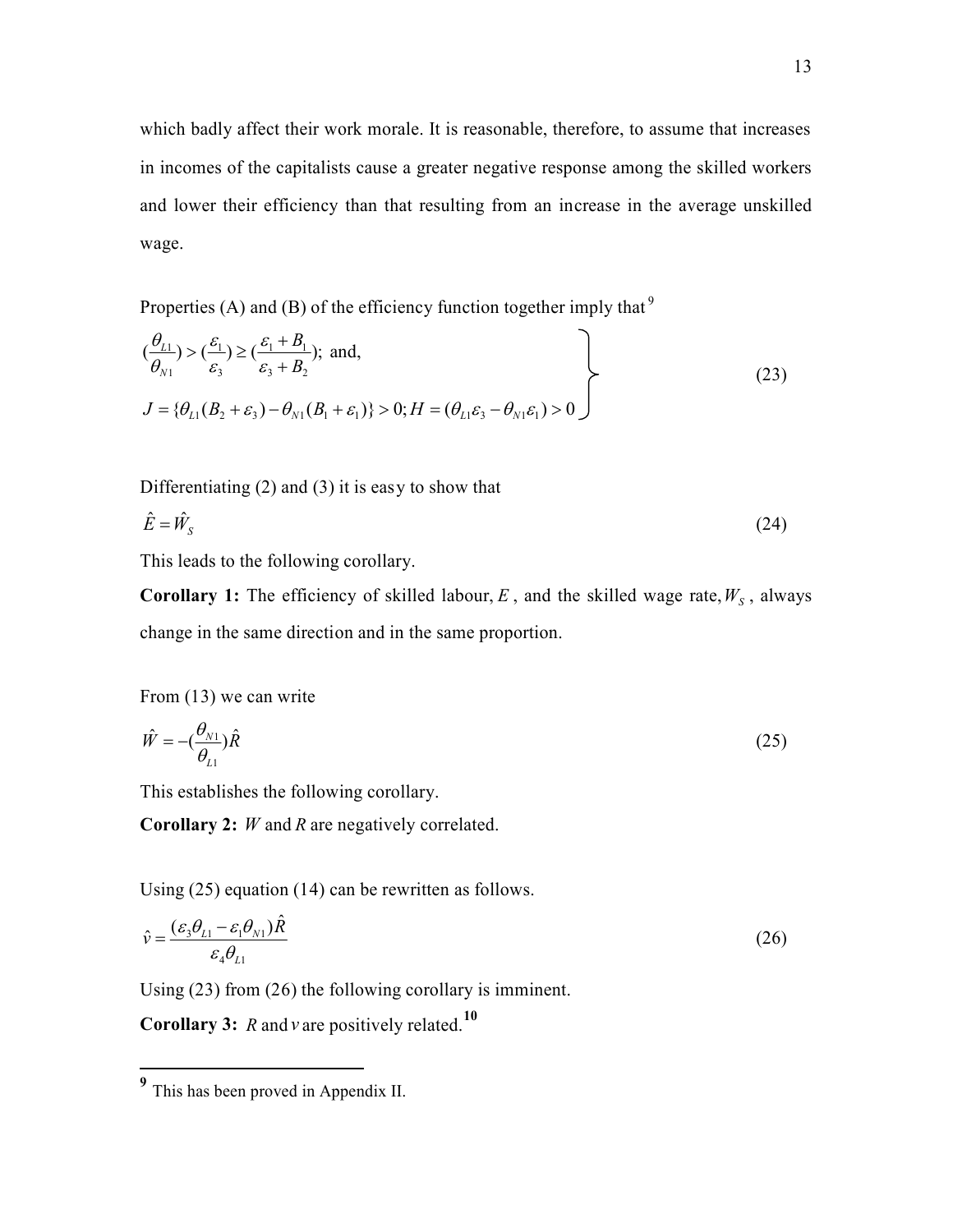Adding (14) and (15) and substituting for  $\hat{W}$  from (13) we get

$$
\hat{W}_s = \left[\frac{\theta_{L1}(\varepsilon_3 + B_2) - \theta_{N1}(\varepsilon_1 + B_1)}{\theta_{L1}B_3}\right] \hat{R}
$$
\n
$$
(-)
$$
\n(27)

With the help of (23) from (27) the following corollary immediately follows. **Corollary 4:** *R* and  $W_s$  are negatively related.

Solving (19) by Cramer's rule the following proposition can be easily established. **<sup>11</sup>**

**Proposition 1:** Under assumptions A and B, an inflow of either type of capital leads to (i) an increase in the rural unskilled wage  $(W)$ ; (ii) a decrease in the return to capital of type N; (iii) an increase in the skilled wage  $(W<sub>S</sub>)$ ; (iv) a fall in the unemployment rate of skilled labour  $(v)$ ; and,  $(v)$  an expansion of sector 3. Furthermore,  $(vi)$  sector 1 expands (contracts) while sector 2 contracts (expands) owing to inflows of capital of type N (type  $K$ ).

An inflow of foreign capital of type N into sector 1 lowers its return, *R* . This raises the value of marginal product of unskilled labour and hence the rural unskilled wage,*W* . This becomes clear if one looks at equation (1). A fall in *R* lowers the skilled unemployment rate,  $v$  (corollary 3) and raises the skilled wage,  $W_s$  (corollary 4) and hence their efficiency, *E* (corollary 1). As employment of skilled labour rises in efficiency unit (also in physical unit) sector 3 expands and draws capital from the other two sectors. Consequently, the capital-intensive sector 2 contracts and the unskilled labour-intensive sector 1 expands following a Rybczynski type effect.

On the other hand, an inflow of foreign capital of type K cannot change its return,*r* , as it is determined from equation (2). It produces a Rybczynski effect in the HOSS. Sector 2

**<sup>10</sup>** As the rural sector unskilled wage and the return on capital of type N are negatively related (corollary 2) there is a negative relationship between the average unskilled (rural) wage and skilled unemployment rate.

**<sup>11</sup>** See Appendix III for mathematical derivations of the results.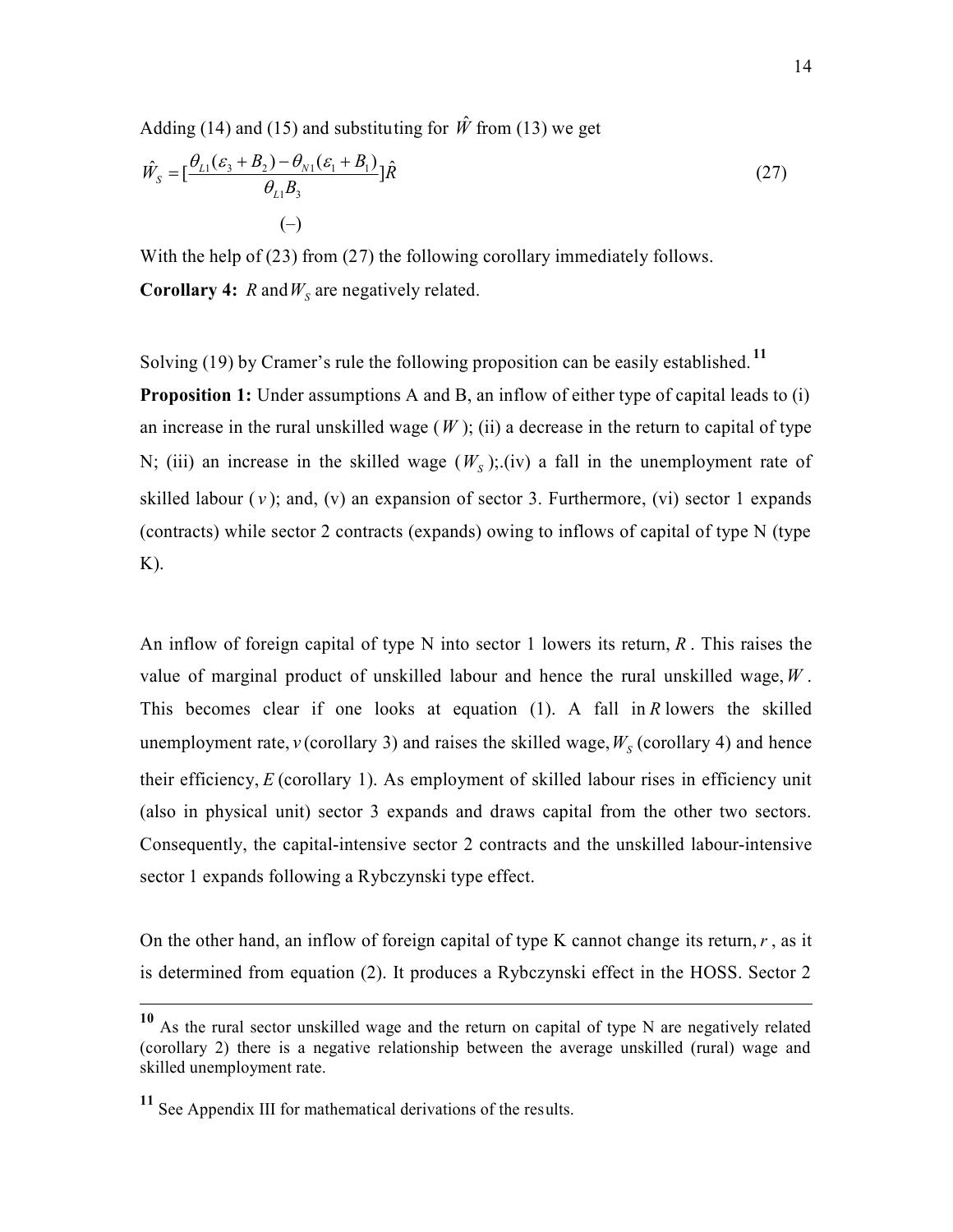expands while sector 1 contracts as the former is more capital-intensive than the latter. As sector 1 contracts the demand for capital of type N falls. This lowers *R* which in turn raises both *W* (corollary 2) and  $W<sub>S</sub>$  (corollary 4) and hence *E* (corollary 1) and lowers the skilled unemployment rate,  $v$  (corollary 3). As the employment of skilled labour rises both in efficiency and physical units sector 3 expands.

Differentiating the national income expression (equation 12) the following proposition can be proved.**<sup>12</sup>**

**Proposition 2:** An inflow of foreign capital of type N is unambiguously welfareimproving**13** while inflows of K type of capital may fail to boost up social welfare.

We can explain proposition 2 in the following fashion. In proposition 1 we find that an inflow of foreign capital of either type raises the aggregate unskilled wage, aggregate skilled employment and hence the aggregate skilled wage but lowers the domestic capital income of N type. The domestic capital income of K type, however, remains unchanged. It is easy to show that the increase in the aggregate unskilled wage income dominates over the fall in the capital income of N type. Hence in either case the aggregate factor income unambiguously rises. Besides, an inflow of capital of N type leads to a contraction of the tariff protected import-competing sector. Hence the cost of protection of the import-competing sector falls. Social welfare unequivocally improves in this case. But in the case of K type capital the protected sector expands. Hence there is no guarantee that it improves social welfare unless the positive aggregate factor income effect is strong enough to dominate over the negative distortionary effect of tariff protection of the import-competing sector.

**<sup>12</sup>** This has been proved in Appendix IV.

**<sup>13</sup>** An inflow of foreign capital of type N raises the economy's aggregate stock of durable agricultural capital implements. Here foreign capital inflow takes place into the economy's primary export sector. There are other papers in the literature like Beladi and Marjit (1992a, 1992b) that have examined the welfare consequence of foreign capital into a small open economy's export sector. However, they have found the inflow of foreign capital to be immiserizing.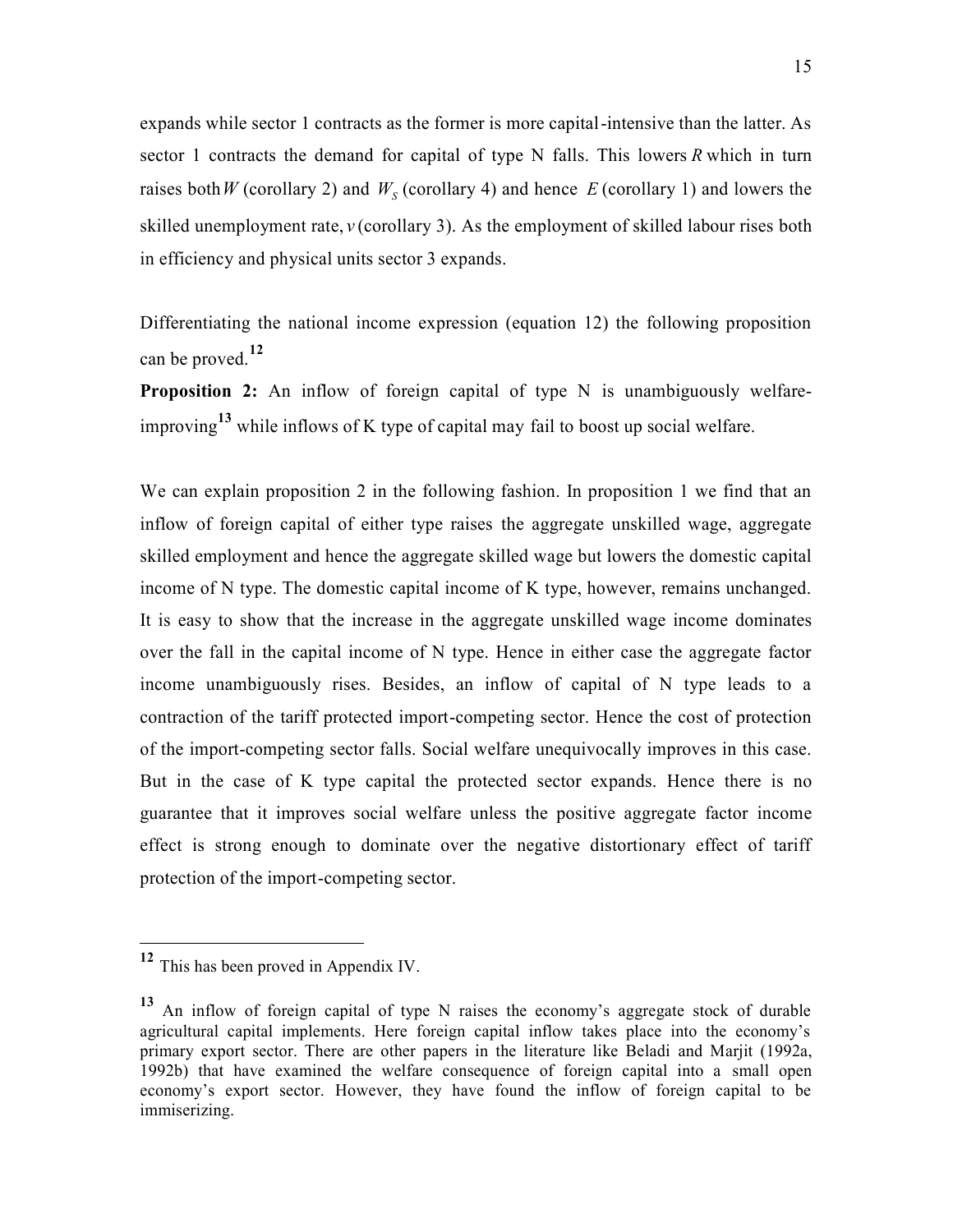Subtraction of equation (10) from (11) yields

 $1$ <sup> $L$ </sup> $L$ <sup>2</sup>

 $N1$ <sup> $L$ </sup> $L$ 

$$
L_U = a_{L2} X_2 \left(\frac{W^* - W}{W}\right) \tag{28}
$$

Totally differentiating equation (28) one can establish the final proposition of the model<sup>14</sup>

**Proposition 3:** An inflow of foreign capital of type N unambiguously improves the urban unemployment problem of unskilled labour. On the contrary, inflows of type K capital improve the unemployment situation of unskilled labour if  $1 \geq ((\frac{U_{L1} + U_{N1})\lambda_{L1}}{2}) (S_{LN}^1 + S_{N}^1)$  $\mathcal{A} = ((\frac{\theta_{L1} + \theta_{N1})\lambda_{L1}}{\theta_{L1}})(S_{LN}^1 + S_{NL}^1)).$  $\frac{\theta_{L1} + \theta_{N1} \lambda_{L1}}{2} (S_{LN}^1 + S)$  $\theta_{N1} \lambda$  $\geq ((\frac{\theta_{L1} + \theta_{N1})\lambda_{L1}}{\lambda_{L1}})(S_{LN}^1 +$ 

We explain proposition 3 in the following manner. In the migration equilibrium the expected urban wage for a prospective unskilled rural migrant equals the actual unskilled rural wage. An inflow of foreign capital of either type affects the migration equilibrium in two ways. First, the low-skill urban manufacturing sector expands or contracts. This leads to a change in the number of jobs available in this sector. The expected urban wage for a prospective rural migrant,  $[W^*/{1 + (L_U/a_{L2}X_2)}]$ , changes as the probability of getting a job in this sector changes for every unskilled worker. This is *the centrifugal force*. If the expected urban wage rises (falls) *the centrifugal force* is positive (negative).This paves the way for fresh migration (reverse migration) from the rural (urban) to the urban (rural) sector. On the other hand, an inflow of foreign capital of either type raises the rural unskilled wage (see proposition 1). This is *the centripetal force* that prevents rural workers from migrating into the urban sector. Thus, there are clearly two opposite effects working on determination of the size of the unemployed urban unskilled workforce. In the case of an inflow of foreign capital of type N the low-skill urban manufacturing sector contracts both in terms of output and employment. The expected urban unskilled wage falls. So the centrifugal force is negative and drives the unemployed urban workers to return to the rural sector. Thus, both the centripetal and the centrifugal forces work in the same direction and cause the urban unemployment of

l

**<sup>14</sup>** See Appendix V for mathematical proof of this proposition.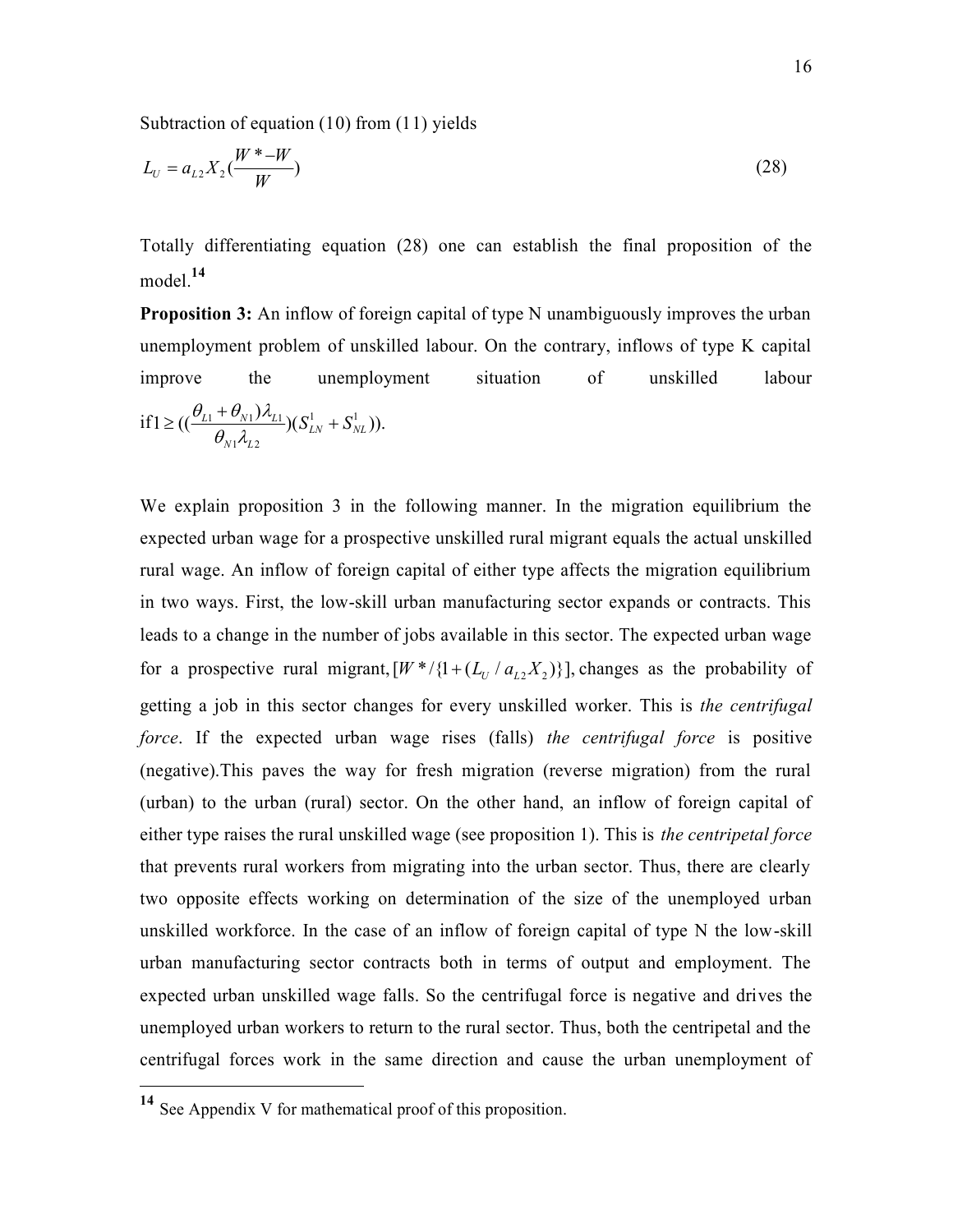unskilled labour to decline. On the contrary, in the case of an inflow of foreign capital of K type the low-skill urban sector expands and causes the expected urban unskilled wage to rise. This leads to more migration from the rural sector to the urban sector. Therefore, in this case the centrifugal and centripetal forces work in the opposite direction to each other. If the latter effect outweighs the former, the level of unemployment falls. This happens under the sufficient condition as mentioned in proposition 3.

#### **4. Concluding remarks**

This paper has developed a three-sector general equilibrium model that can explain unemployment of both skilled and unskilled labour. The unemployment of unskilled labour is explicated in terms the of rural-urban migration mechanism while that of skilled labour is shown using the 'fair wage hypothesis'. Apart from the two types of labour there are two types of capital in this model. Capital of type N is specific to the primary export sector (sector 1) while capital of type K is used in all the three sectors of the economy. Consequences of foreign capital inflows of both types have been studied on national welfare and unemployment of either type of labour. The paper finds that an inflow of foreign capital into the primary export sector unambiguously improves social welfare. On the contrary, although inflows of capital of type K unquestionably improve the aggregate factor income it may fail to improve social welfare. The unemployment situation of the skilled labour unequivocally improves in both the cases. Finally, while capital of type N definitely lowers the urban unemployment of the unskilled labour, the effect of an inflow of type K capital may fail to improve the situation unless the centripetal force of an increase in the rural sector wage is stronger than the centrifugal force resulting from an increase in the expected urban wage. The paper, therefore, justifies the desirability of FDI flow in the primary export sector from the perspective of both unemployment and social welfare. It is important to mention that after witnessing China's exemplary success in the agricultural front the developing economies like India are of late toying with the idea of permitting foreign investment in agriculture.**15** The

l

**<sup>15</sup>** See Deshpande (2007) in this context.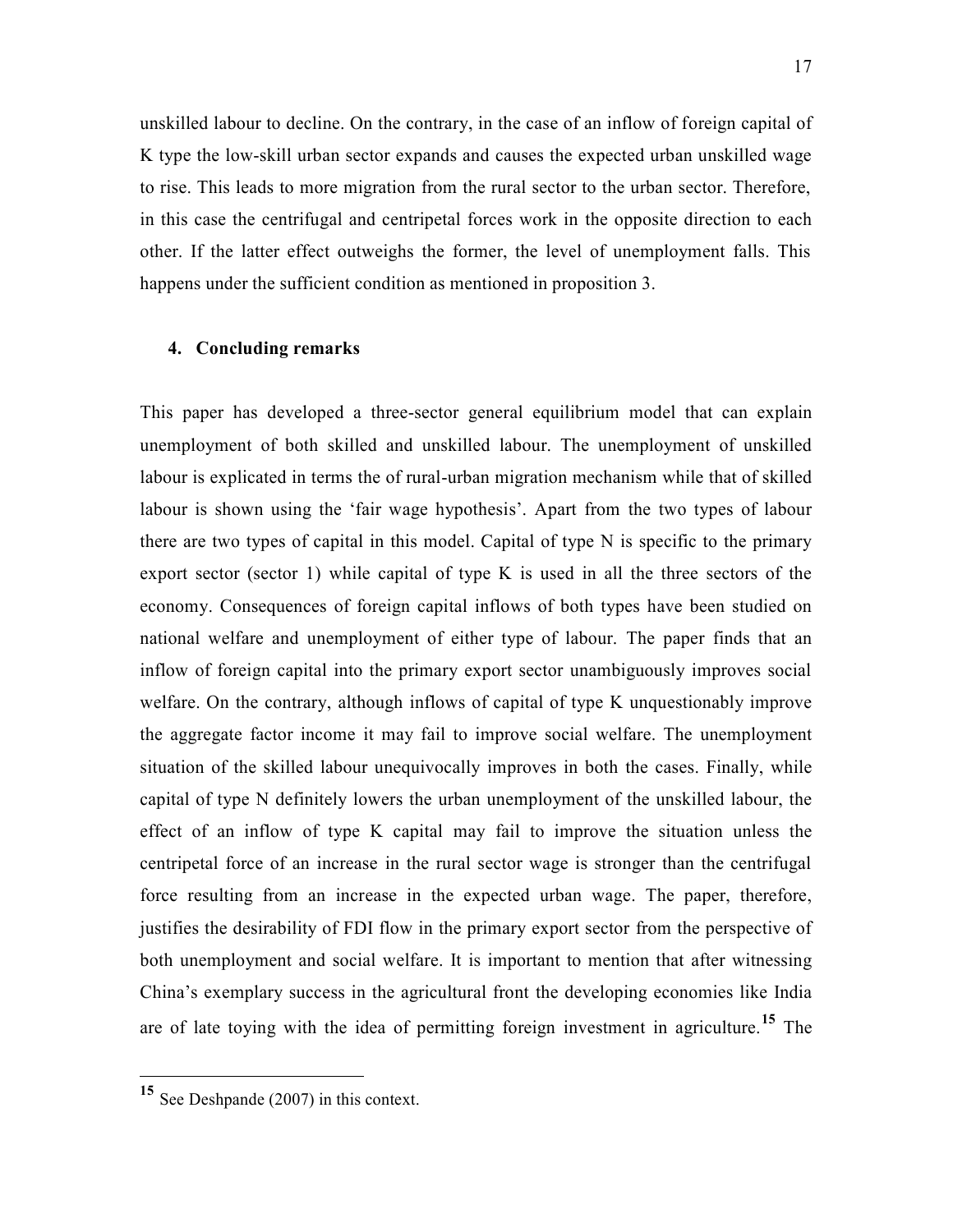analysis of the paper provides a theoretical foundation of such a move by the developing nations.

#### **References:**

<u>.</u>

Agell, J. and Lundborg, P. (1995): 'Fair wages in the open economy', *Economica* 62, 325-351

Agell, J. and Lundborg, P. (1992): 'Fair wages, involuntary unemployment and tax policy in the simple general equilibrium model', *Journal of Public Economics* 47, 299-320.

Akerlof, G. and Yellen, J. (1990): 'The fair wage effort hypothesis and unemployment', *Quarterly Journal of Economics* 105, 255-284.

Bardhan, P.K. (1973): 'A model of growth of capitalism in a dual agrari an economy'. In:

Bhagwati, J.M., Eckaus, R.S. (Eds.), *Development and Planning: Essays in Honour of Paul Rosenstein-Rodan*. USA, MIT Press.

Beladi, H. and Marjit, S. (1992a): 'Foreign capital and protectionism', *Canadian Journal of Economics* 25, 233-238.

Beladi, H. and Marjit, S. (1992b): 'Foreign capital, unemployment and national welfare', *Japan and the World Economy*. 4, 311-317.

Bliss, C.J. and Stern, N,H. (1978): 'Productivity, wages, and nutrition, Parts I and II', *Journal of Development Economics* 5.

Brecher, R.A. and Alejandro, C.F. Diaz (1977): 'Tariffs, foreign capital and immiserizing growth', *Journal of International Economics* 7, 317-322.

Chandra,V. and Khan, M. A. (1993): 'Foreign investment in the presence of an informal sector', *Economica* 60, 79-103.

Chaudhuri, S. and Yabuuchi, S. (2008): 'Foreign capital and skilled-unskilled wage inequality in a developing economy with non-traded goods. In S. Marjit and E. Yu (eds.), *Contemporary and Emerging Issues in Trade Theory and Policy*, Emerald Group Publishing Limited, UK.

Chaudhuri, S. (2007): 'Foreign capital, welfare and unemployment in the presence of agricultural dualism', *Japan and the World Economy* 19, 149-165.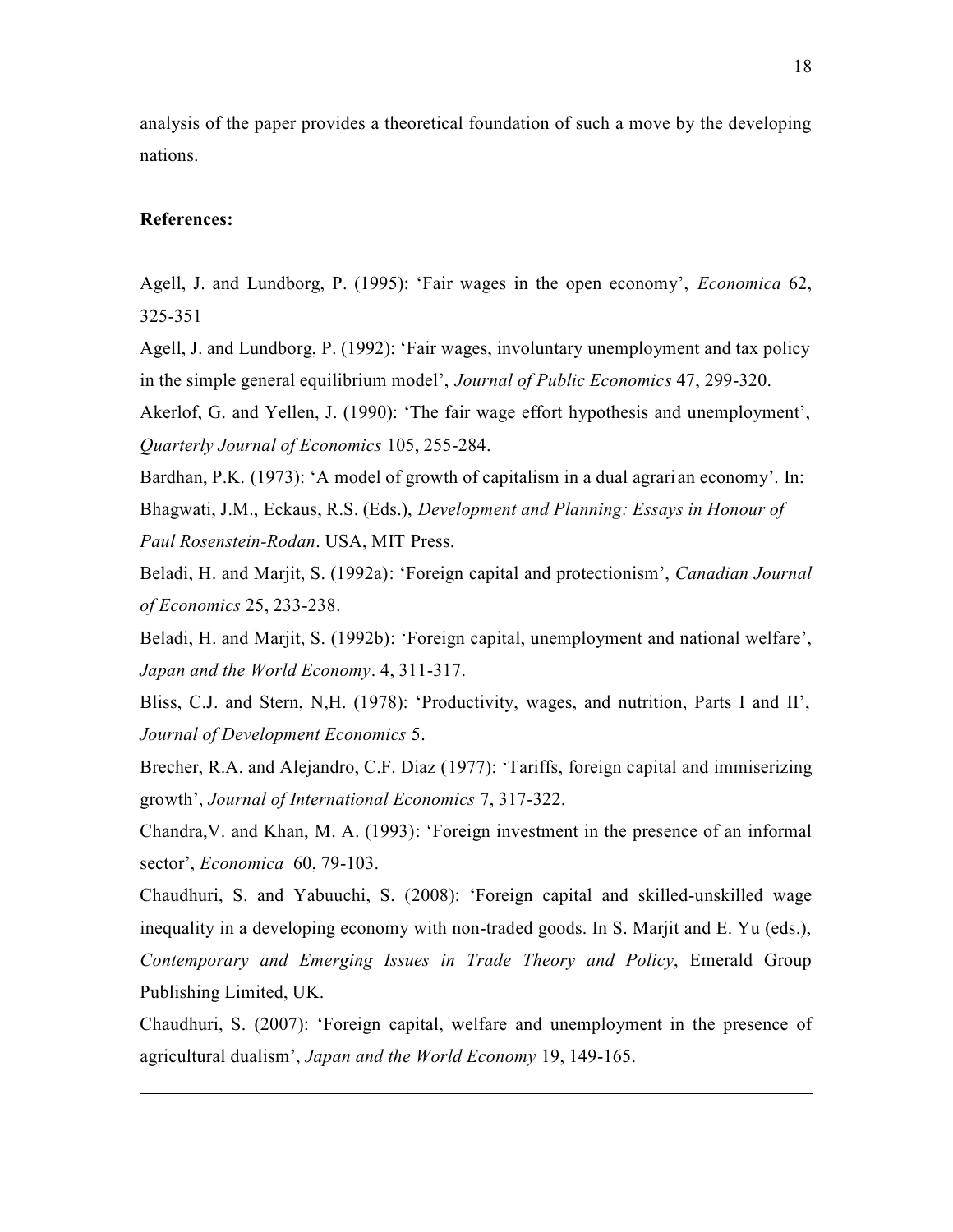Chaudhuri, S. (2005): 'Labour market distortion, technology transfer and gainful effects of foreign capital', *The Manchester School* 73(2), 214-227.

Chaudhuri, S., Yabuuchi S. and Mukhopadhyay U. (2006): 'Inflow of foreign capital and trade liberalization in a model with an informal sector and urban unemployment', *Pacific Economic Review* 11,87-103.

Dasgupta, P. and Ray, D. (1986): 'Inequality as a determinant of malnutrition and unemployment' Economic Journal 96, 1011-1034.

Deshpande, R.S. (2007): **'**Our approach must be guarded and cautious', *The Financial Express* (16.07.2007). Also available at http://www.financialexpress.com/news/ourapproach-must-be-guarded-and-cautious/205151/0

Feher, E. (1991): 'Fair wages and unemployment', Dept. of Economics, University of Technology, Vienna.

Grinols, E. L. (1991): 'Unemployment and foreign capital: the relative opportunity cost of domestic labour and welfare', *Economica* 57, 107-121.

Harris, J.R. and Todaro, M. P. (1970): 'Migration, unemployment and development: a two-sector analysis', *American Economic Review* 60, 126-142.

Khan, M. A. (1982): 'Tariffs, foreign capital and immiserizing growth with urban unemployment and specific factors of production', *Journal of Development Economics* 10, 245-256.

Leibenstein, H. (1957): Economic Backwardness and Economic Growth, Wiley, New York.

Marjit, S. and Beladi, H. (1996): 'Protection and gainful effects of foreign capital', *Economics Letters* 53, 311-326.

Serneels, P.M. (2007): 'The nature of unemployment among young men in urban Ethiopia', *Review of Development Economics* 11(1), 170-186.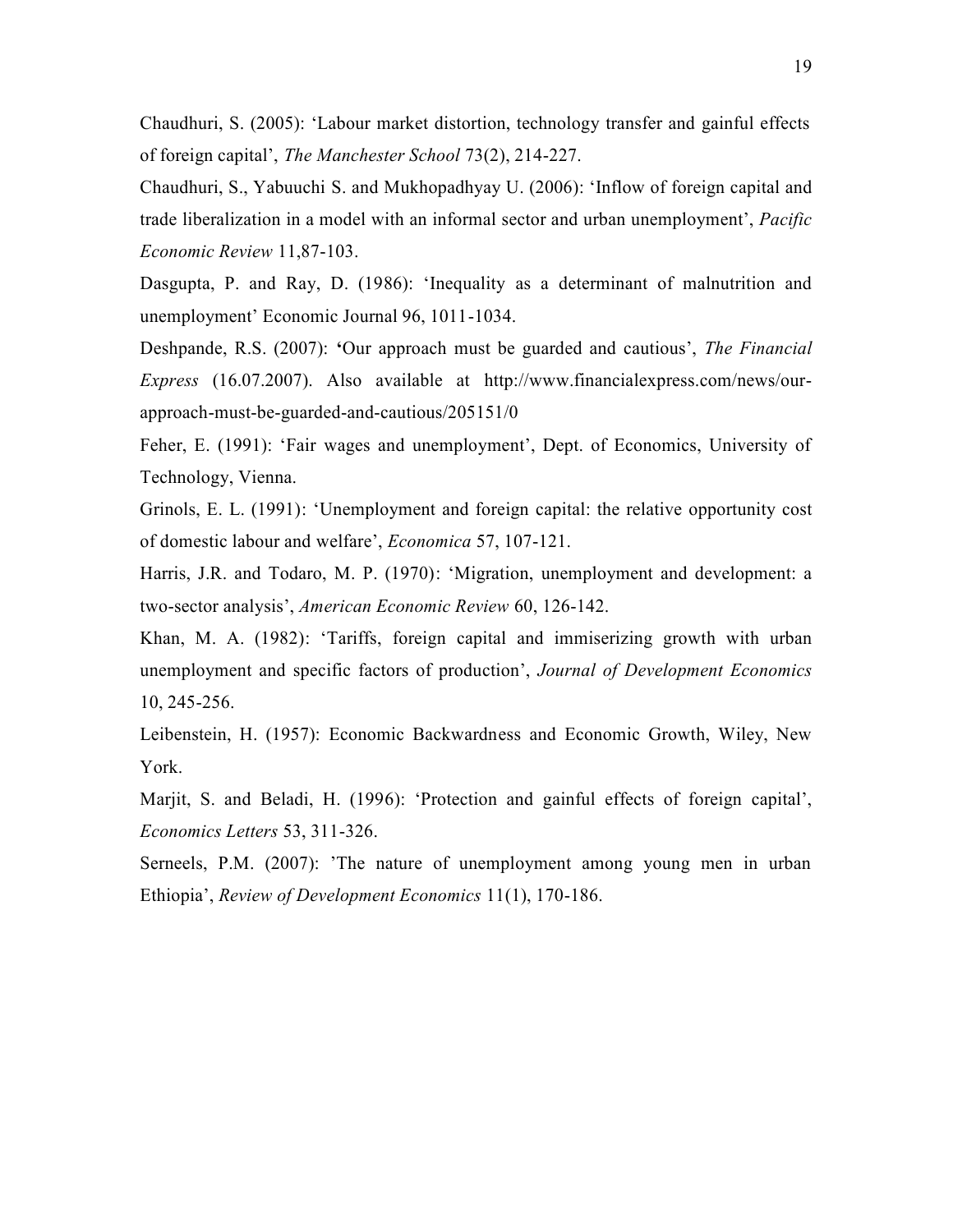## **Appendix I:**

Solving (19) by Cramer's rule the following result is obtained.

$$
\frac{\hat{R}}{\hat{N}} = \frac{\left|\lambda^*\right|}{\left|D\right|} \left(\theta_{L1} \varepsilon_4 B_3\right) \tag{A.1}
$$
\n
$$
(+)(-)
$$

where:

$$
|D| = -\varepsilon_{4}B_{3} \left[ \theta_{L1} (\lambda_{K2}B_{6} - \lambda_{K1} \lambda_{L2}^{*} S_{NL}^{1}) + \theta_{N1} (\lambda_{K2}B_{5} - \lambda_{K1} \lambda_{L2}^{*} S_{NL}^{1}) \right]
$$
  
(+)  

$$
+ \lambda_{L2}^{*} [\varepsilon_{4} \lambda_{K3} J - B_{3}B_{4}H]
$$
  
(20)  
(-)

$$
J = \{\theta_{L1}(B_2 + \varepsilon_3) - \theta_{N1}(B_1 + \varepsilon_1)\};
$$
  
\n
$$
H = (\theta_{L1}\varepsilon_3 - \theta_{N1}\varepsilon_1);
$$
 and,  
\n
$$
|\lambda^*| = (\lambda_{L1}\lambda_{K2} - \frac{W^*}{W}\lambda_{L2}\lambda_{K1}) > 0
$$
\n(A.2)

(Note that  $|\lambda^*| > 0$  as sector 1 is more unskilled labour-intensive vis-à-vis sector 2 in value sense.)

In an indecomposable production structure like this it is sensible to assume that *R* falls (rises) if *N* rises (falls) i.e.  $\hat{\mathsf{R}}$  $(\frac{R}{\hat{N}}) < 0.$ *N*  $<$  0. From  $(A.1)$  it then follows that  $D > 0$  (22)

From (20), (A.2) and (22) it follows that two sufficient conditions for  $|D| > 0$  are:

$$
J,H>0.
$$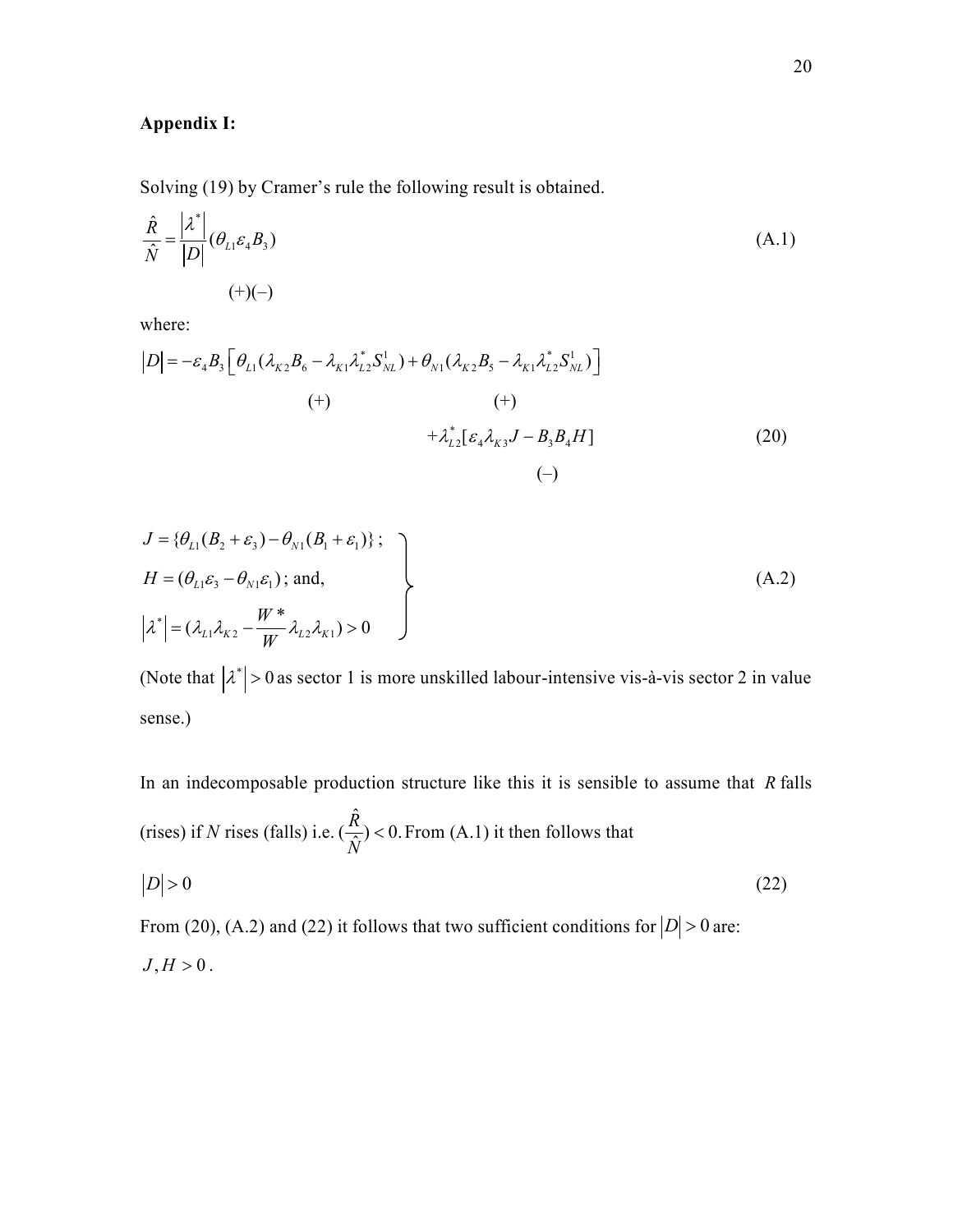## **Appendix II:**

As 
$$
E_1 = \left(\frac{\partial E}{\partial \left(\frac{W_s}{W}\right)}\right); E_3 = \left(\frac{\partial E}{\partial \left(\frac{W_s}{R}\right)}\right) > 0
$$
 and  $E_{11}, E_{33} < 0$  we must have  
\n
$$
[\varepsilon_1 E + E_{11} \left(\frac{W_s}{W}\right)^2] > 0; \text{ and,}
$$
\n
$$
[\varepsilon_3 E + E_{33} \left(\frac{W_s}{R}\right)^2] > 0. \text{ Using (18) one can write}
$$
\n
$$
(\varepsilon_1 + B_1) > 0; \text{ and,}
$$
\n
$$
(\varepsilon_3 + B_2) > 0.
$$
\n(A.3)

### From Assumption A it follows that

$$
\left(\frac{\theta_{L1}}{\theta_{N1}}\right) > \left(\frac{\varepsilon_1}{\varepsilon_3}\right) \tag{A.4}
$$

That  $H > 0$  is a direct consequence of Assumption A. We are going to prove that  $J > 0$  if Assumption B holds.

## From (23)

$$
J > 0 \Rightarrow (\frac{\theta_{L1}}{\theta_{N1}}) > (\frac{\varepsilon_1 + B_1}{\varepsilon_3 + B_2})
$$
\n(A.5)

Now

$$
\left[\frac{\varepsilon_1}{\varepsilon_3} - \frac{(B_1 + \varepsilon_1)}{(B_2 + \varepsilon_3)}\right] = \left[\frac{(\varepsilon_1 B_2 - \varepsilon_3 B_1)}{\varepsilon_3 (B_2 + \varepsilon_3)}\right] = \left(\frac{\varepsilon_1}{B_2 + \varepsilon_3}\right) \left[\frac{B_2}{\varepsilon_3} - \frac{B_1}{\varepsilon_1}\right]
$$

Substituting the values of  $B_1$  and  $B_2$  from (18) and simplifying we can obtain the following expression.

$$
\left[\frac{\varepsilon_{1}}{\varepsilon_{3}} - \frac{(B_{1} + \varepsilon_{1})}{(B_{2} + \varepsilon_{3})}\right] = \left(\frac{\varepsilon_{1}}{\varepsilon_{3} + B_{2}}\right)\left[\frac{E_{33}W_{S}}{E_{3}R} - \frac{E_{11}W_{S}}{E_{1}W}\right]
$$
\n(A.6)

Now if 
$$
(\frac{E_{33}W_s}{E_3R}) \ge (\frac{E_{11}W_s}{E_1W})
$$
 i.e. if Assumption B holds from (A.3) and (A.6) it follows that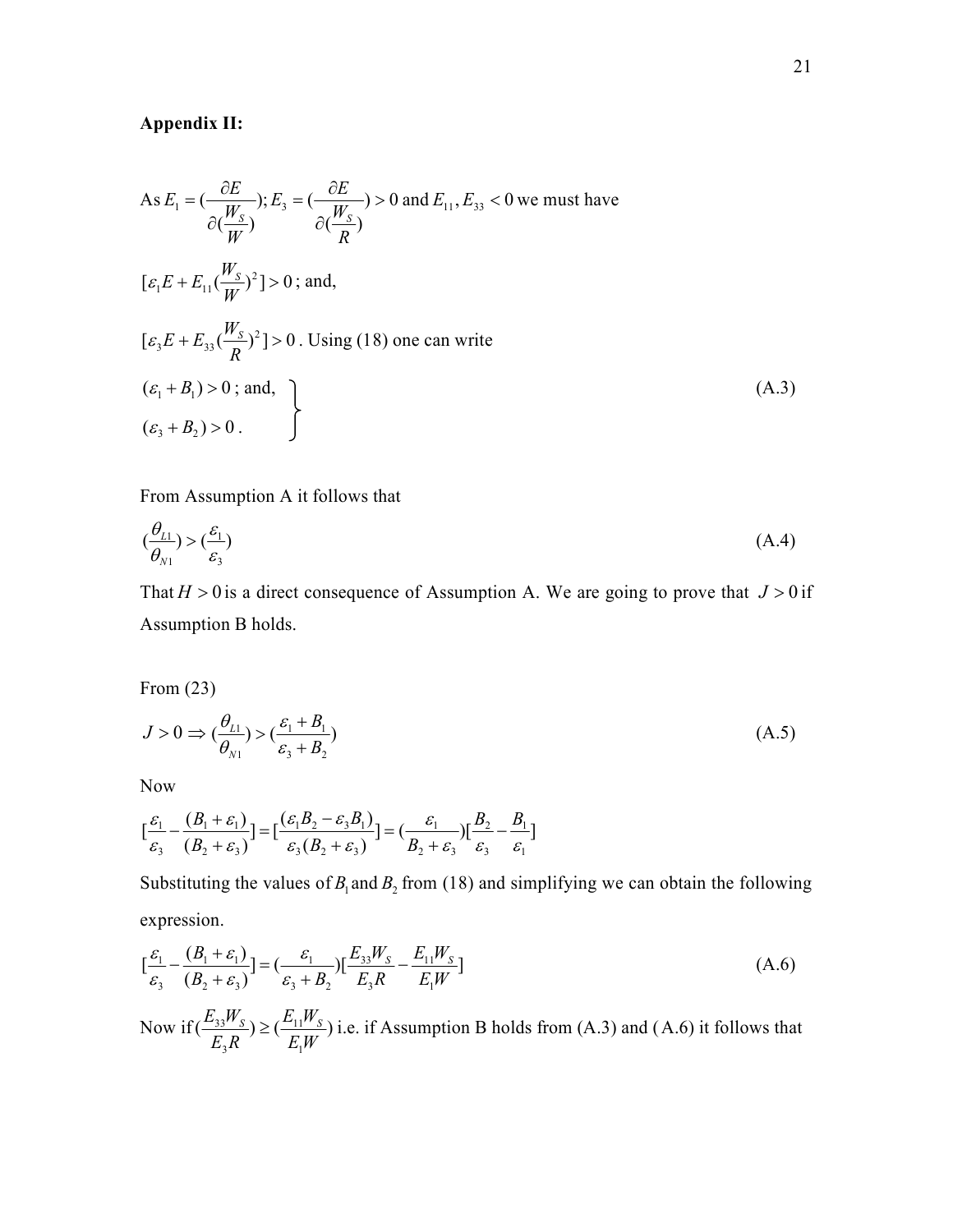$$
\frac{\varepsilon_1}{\varepsilon_3} \ge \frac{(B_1 + \varepsilon_1)}{(B_2 + \varepsilon_3)}\tag{A.7}
$$

From (A.4) and (A.7) we can write

$$
(\frac{\theta_{L1}}{\theta_{N1}}) > (\frac{\varepsilon_1 + B_1}{\varepsilon_3 + B_2}) \Rightarrow J > 0.
$$

Combining (A.4) and (A.7) and using (21) one can write

$$
\left(\frac{\theta_{L1}}{\theta_{N1}}\right) > \left(\frac{\varepsilon_1}{\varepsilon_3}\right) \ge \left(\frac{\varepsilon_1 + B_1}{\varepsilon_3 + B_2}\right) \Rightarrow J, H > 0. \tag{22}
$$

## **Appendix III:**

Solving (19) by Cramer's rule, using (18), (22) and (23) and simplifying the following results can be obtained.

$$
\frac{\hat{W}}{\hat{N}} = -\frac{\varepsilon_4 \theta_{N1} B_3 |\lambda^*|}{|D|} > 0; \quad \frac{\hat{W}}{\hat{K}} = -\frac{\varepsilon_4 \theta_{N1} B_3 \lambda_{L2}^*}{|D|} > 0; \n\frac{\hat{R}}{\hat{N}} = \frac{|\lambda^*|}{|D|} (\theta_{L1} \varepsilon_4 B_3) < 0; \quad \frac{\hat{R}}{\hat{K}} = \frac{\lambda_{L2}^* (\theta_{L1} \varepsilon_4 B_3)}{|D|} < 0 \n\frac{\hat{W}_s}{\hat{N}} = \frac{|\lambda^*|}{|D|} \varepsilon_4 J > 0; \quad \frac{\hat{W}_s}{\hat{K}} = \frac{\lambda_{L2}^*}{|D|} \varepsilon_4 J > 0 \n\frac{\hat{v}}{\hat{N}} = \frac{|\lambda^*|}{|D|} B_3 H < 0; \quad \frac{\hat{v}}{\hat{K}} = \frac{\lambda_{L2}^*}{|D|} B_3 H < 0 \n\frac{\hat{X}_1}{\hat{N}} = \frac{1}{|D|} [\lambda_{L2}^* (\varepsilon_4 \lambda_{K3} J - B_3 B_4 H) - \lambda_{K2} \varepsilon_4 B_3 {\lambda_{L1} S_{LN}^1 (\theta_{N1} + \theta_{L1}) + \theta_{N1} \lambda_{L2}^* } ] > 0 \n\frac{\hat{X}_1}{\hat{K}} = \frac{B_3 S_{NL}^1 \lambda_{L2}^* \varepsilon_4}{|D|} (\theta_{L1} + \theta_{N1}) < 0; \quad \frac{\hat{X}_2}{\hat{K}} = \frac{-B_3 \varepsilon_4 (\theta_{L1} B_6 + \theta_{N1} B_5)}{|D|} > 0 \n\frac{\hat{X}_2}{\hat{N}} = \frac{1}{|D|} [-\lambda_{L1} (\varepsilon_4 \lambda_{K3} J - B_3 B_4 H) + \lambda_{K1} \varepsilon_4 B_3 {\lambda_{L1} S_{LN}^1 (\theta_{N1} + \theta_{L1}) + \theta_{N1} \lambda_{L2}^* } ] < 0
$$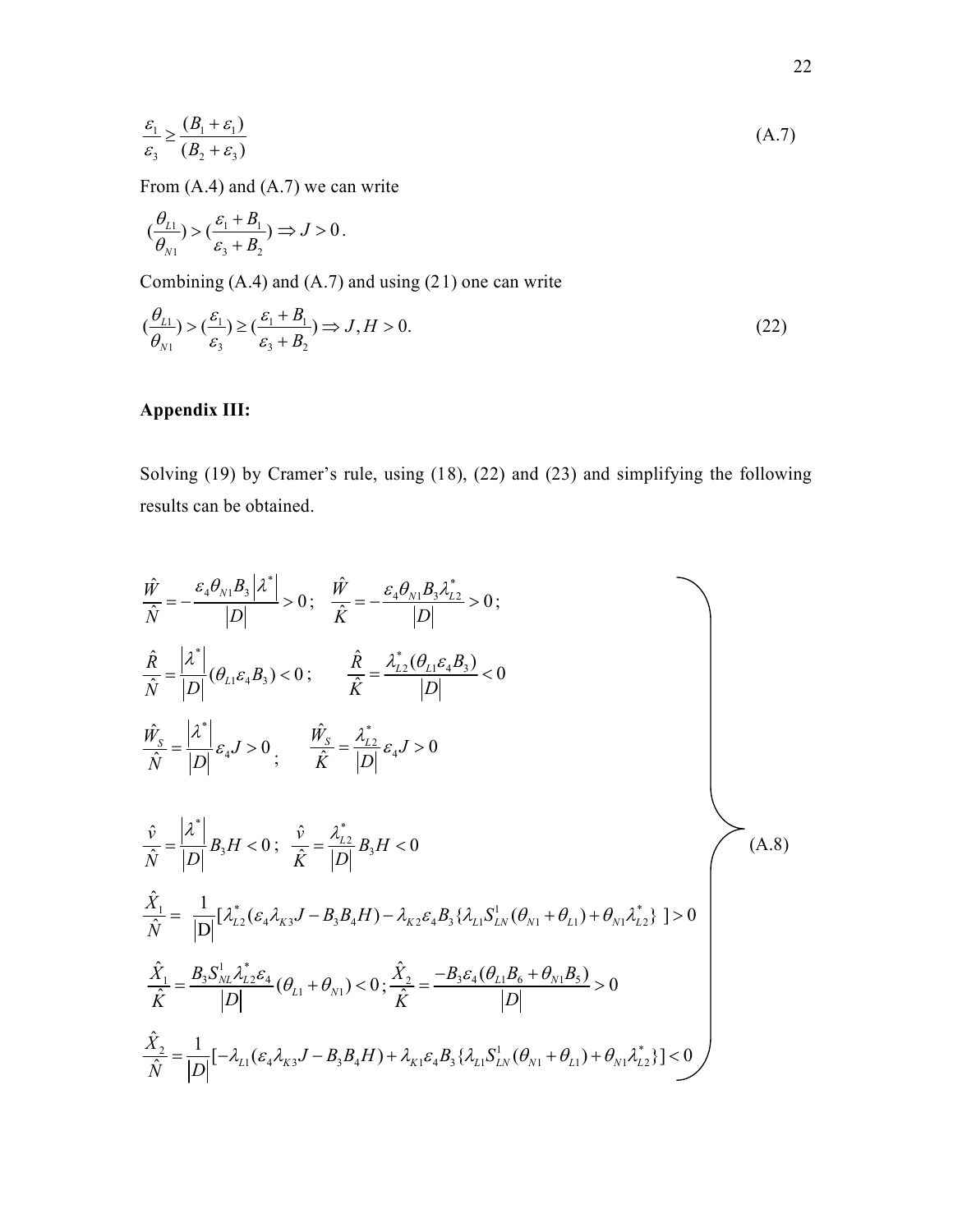Results presented in (A.8) have been verbally stated in proposition 1.

## **Appendix IV:**

Totally differentiating (12), using (A.8), (18), (22) and (23) and simplifying the following two expressions can be derived

$$
Y(\frac{\hat{Y}}{\hat{N}}) = -\frac{\varepsilon_4 B_3 |\lambda^*|}{|D|} (\theta_{N1} W L - \theta_{L1} R N_D) + \frac{W_S S |\lambda^*|}{|D|} \{ (1 - v)\varepsilon_4 J - vB_3 H \}
$$
  
\n(+) (+) (-)(+)  
\n
$$
-\frac{t P_2 X_2}{|D|} [\lambda_{L1} (B_3 B_4 H - \varepsilon_4 \lambda_{K3} J) + \lambda_{K1} \varepsilon_4 B_3 {\lambda_{L1} S_{LN}^1 (\theta_{N1} + \theta_{L1})} + \theta_{N1} \lambda_{L2}^* \}]
$$
(A.9)  
\n(+) (-) (+) (+) (-)

and,

4 3 \* 1 1 2 ˆ ( ) ( ) <sup>ˆ</sup> *N L D L Y B Y WL RN K D* \* 2 4 3 {(1 ) } *W SS L v J vB H D* (–) (+) (+) ( –)(+) 4 3 2 2 1 6 1 5 {( ) ( )} *L N B tP X B B D* (A.10) (–) (+)

Now

$$
(\theta_{N1}WL - \theta_{L1}RN_D) = W\theta_{N1}(L - a_{L1}\frac{N_D}{a_{N1}}) > 0
$$
\n(A.11)\n  
\n(as from (7)  $\frac{N_D}{a_{N1}} \le X_1$ ; and,  $N_D \le N$ )

Using (A.11) from (A.9) we can conclude that

$$
(\frac{\hat{Y}}{\hat{N}}) > 0.
$$

However the sign of ˆ  $\left(\frac{Y}{\hat{K}}\right)$ *K* is ambiguous which is clear from (A.10).